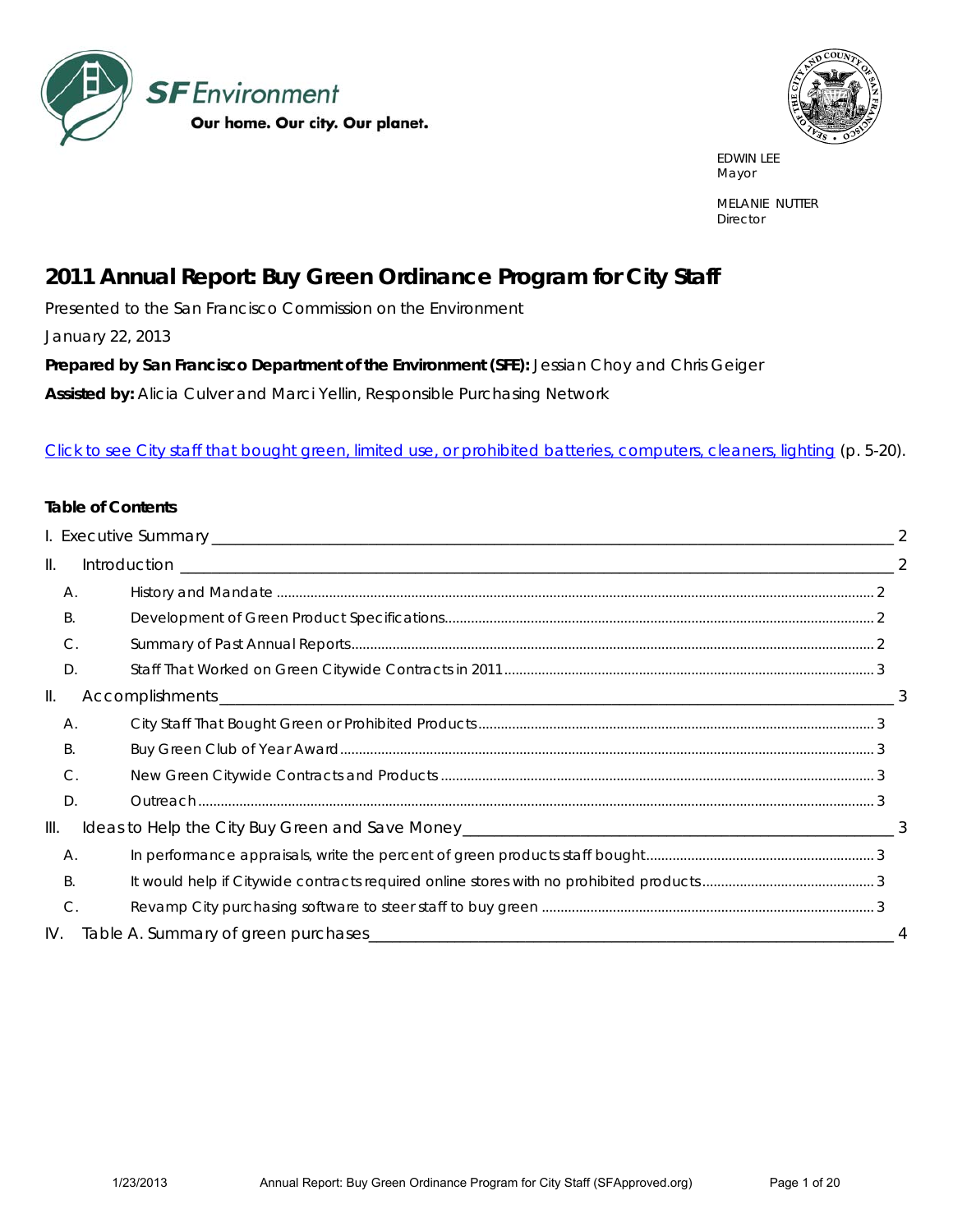# **I. Executive Summary**

SFE and Office of Contract Administration (OCA) lead the implementation of the ordinance requiring City staff to buy green products listed on SFApproved.org. Green products can be less-toxic, energy-efficient and made with recycled or recyclable materials. In 2011, 83% of \$3.6 million dollars of purchases by the City were green in the targeted categories of computers, cleaners, lighting, and batteries (according to sales reports from Citywide contracted vendors). The percentage of green computers and computer servers increased from 81% in 2010 to 88% in 2011. SFE also improved SF Approved.org so users can rate products and share any page on social media.

# **II. Introduction**

## *A. History and Mandate*

San Francisco has been buying green since the 1980s, but purchasing requirements were scattered among several ordinances. In 1998, the City launched the Environmentally Preferable Purchasing Pilot Program which:

- Inventoried and assessed hazardous chemical products bought by City departments
- Established environmental and health criteria
- Compared costs between green and conventional products
- Set priorities and field tested products with City departments

In 2003, San Francisco became the first city in the nation to adopt the Precautionary Principle. That means, based on the best available science, the City must buy products that present the least potential threat to our health and the environment. In 2005, San Francisco enacted the Precautionary Purchasing Ordinance (Environment Code, Chapt. 2). This ordinance was groundbreaking in requiring City funds to be used for approved alternative ("green") products, now summarized at SFApproved.org. The Ordinance also consolidated disparate green purchasing requirements in one place in the Environment Code.

### *B. Development of Green Product Specifications*

SFE works with City departments and OCA to develop green specifications for City commodity and service contracts. These specifications consist of recommendations for products to be certified by third-party ecolabels, such as Energy Star or Green Seal, or include lists of specific products. After contracts are awarded, green products and specifications are listed on SFApproved.org. Our primary goals for product selection are maximum performance, minimum impact, and lowest cost:

- 1. Performance: Does the product work well? Is it durable? Does it make efficient use of resources? SFE works with City staff and established Green Teams to obtain information on product performance.
- 2. Impact: SFE takes the lead role in assessing impacts on our health and environment.
- 3. Cost: Is it cost-effective in its manufacturing, use and disposal (life cycle) compared to its alternatives? Office of Contract Administration is responsible for obtaining the best possible prices on City purchases.

SF Approved products fall into four categories: Required, Suggested, Limited Use, and Prohibited.

- Required green products. These products meet all goals above and can save money because they are in City contracts. "Required" products generally meet all three goals above (performance, impact and cost effectiveness). Departments are required to buy *only* these products.
- Suggested green products. These products meet San Francisco's environmental and health criteria. Some products may need more research on cost or performance. City departments are encouraged to try these products and rate them at SFApproved.org so they might be included in future contracts.
- Limited use products are permitted for purchase only when required or suggested products do not meet performance requirements; for example, some less-efficient light bulbs may be permitted until a retrofit of light fixtures can be completed.
- Prohibited products are sometimes listed on SFApproved.org to remind purchasers of existing mandates prohibiting their use; for example, magnetic ballasts are specifically prohibited for new lighting installations. However, not all prohibited products are listed.

### *C. Summary of Past Annual Reports*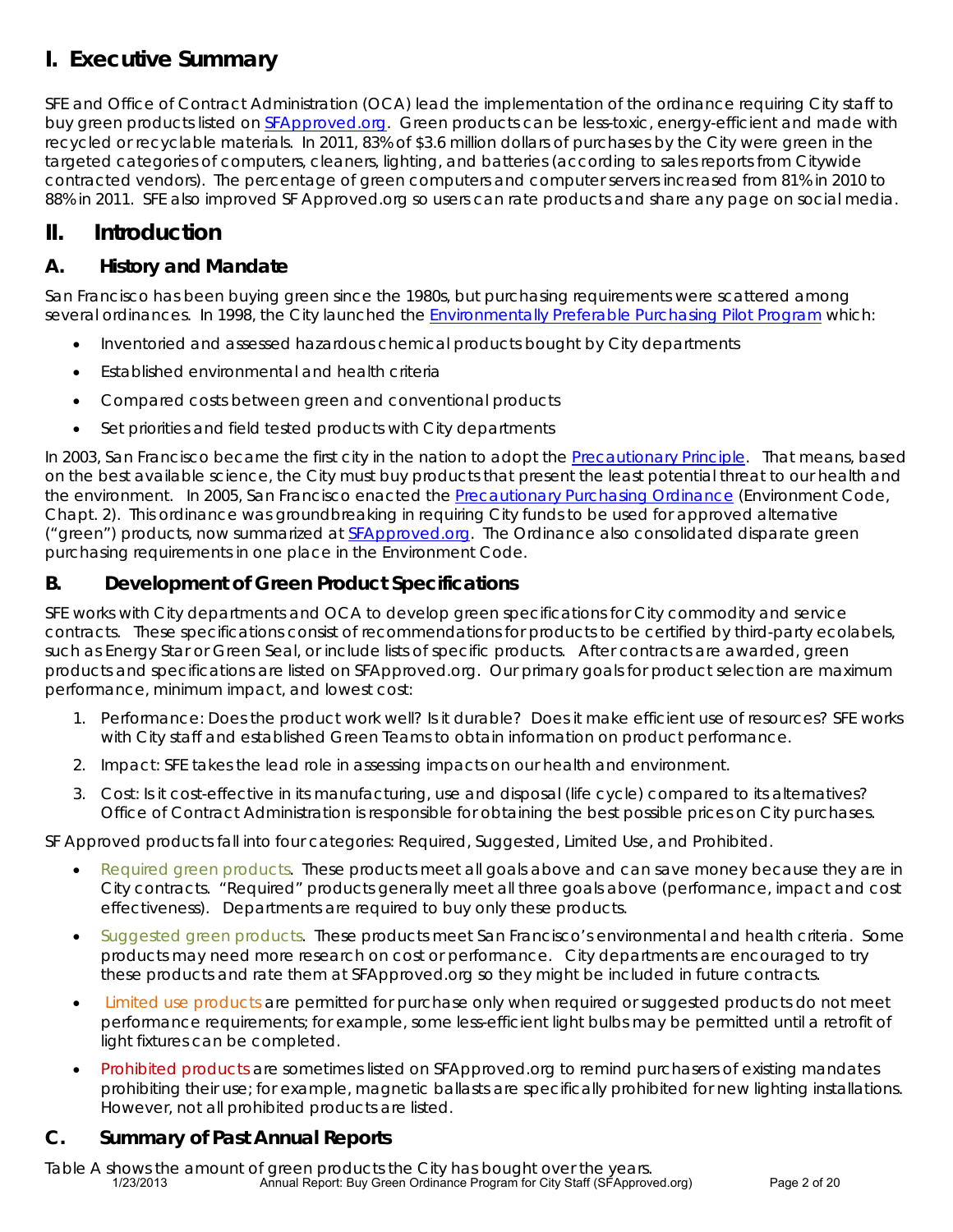### *D. Staff That Worked on Green Citywide Contracts in 2011*

**OCA:** Bill Jones, Deirdre Darley, Galen Leung, Jaci Fong, Jennifer Browne, Judy Wong, Ken Easton, Pamela Olivier **SFE:** Chris Geiger, Jessian Choy, Julie Bryant, Soko Made

# **II. Accomplishments**

### *A. City Staff That Bought Green or Prohibited Products*

SFE lists the purchases made by City staff (page 6), which allows SFE to:

- Thank and give green prizes to staff that bought green.
- Ask staff why they bought limited use or prohibited products. If they say a green product didn't work, then SFE can do more research. About 90% of 150 staff from 38 departments said they would recommend the Buy Green Consultation which includes this friendly discussion.

#### *B. Buy Green Club of Year Award*

Gave the 2012 Buy Green Club of Year Award at the Blue and Green Awards to Madeleine Licavoli and the Board of Supervisors (BOS). As the BOS Buy Green Leader, she added a reminder to their purchasing and performance evaluation forms to remind staff to find green products from SFApproved.org, and got co-workers to post SFApproved.org sticky note reminders by their computers.

#### *C. New Green Citywide Contracts and Products*

In 2011, SFE worked on contracts for bags for compost and trash bins, multi-function devices (all-in-one copier, fax, scanner), pest control services. Contracts that went out to bid in 2011 include fuel efficient sedans/enforcement vehicles. Since 2009, SFE and OCA worked on lighting bulbs, ballasts (which went to out to bid in 2012).

New, non-contracted products added to SFApproved.org include keyboard brushes which can replace computer can dusters (which have greenhouse gasses that cause climate change).

#### *D. Outreach*

- Increased departments that accepted a Buy Green Consultation from 6 (2007-11) to 38 (2011). Trained over 500 City staff through 12 consultations.
- Got 38 depts. to select Buy Green Leaders and fill out the Buy Green Scorecard, thanks to assistance from the Climate Team. The Scorecard is a new online tool that immediately shows departments their score, giving staff a chance to do things to improve their score before they submit it.

# **III. Ideas to Help the City Buy Green and Save Money**

Some departments said that buying safer, green products can reduce worker compensation complaints. Unfortunately, the City spent \$643,060 on limited use or prohibited products in 2011. To prevent that, here are the most popular ideas from meetings with 700 staff from 25 departments in 2010-12:

#### *A. In performance appraisals, write the percent of green products staff bought*

If staff that bought green formally received positive feedback from their supervisor, it could encourage staff to buy a higher percent of green products.

### *B. It would help if Citywide contracts required online stores with no prohibited products*

SFE and OCA customized the Office Depot online store so City staff could not see or buy certain prohibited products. City staff said if other city contracted vendors did that, they could avoid prohibited products.

#### *C. Revamp City purchasing software to steer staff to buy green*

Since it is hard for staff to recall or find green products they are required to buy, they said it may be more efficient to be like other governments and companies and get a City purchasing software that steers staff to buy green.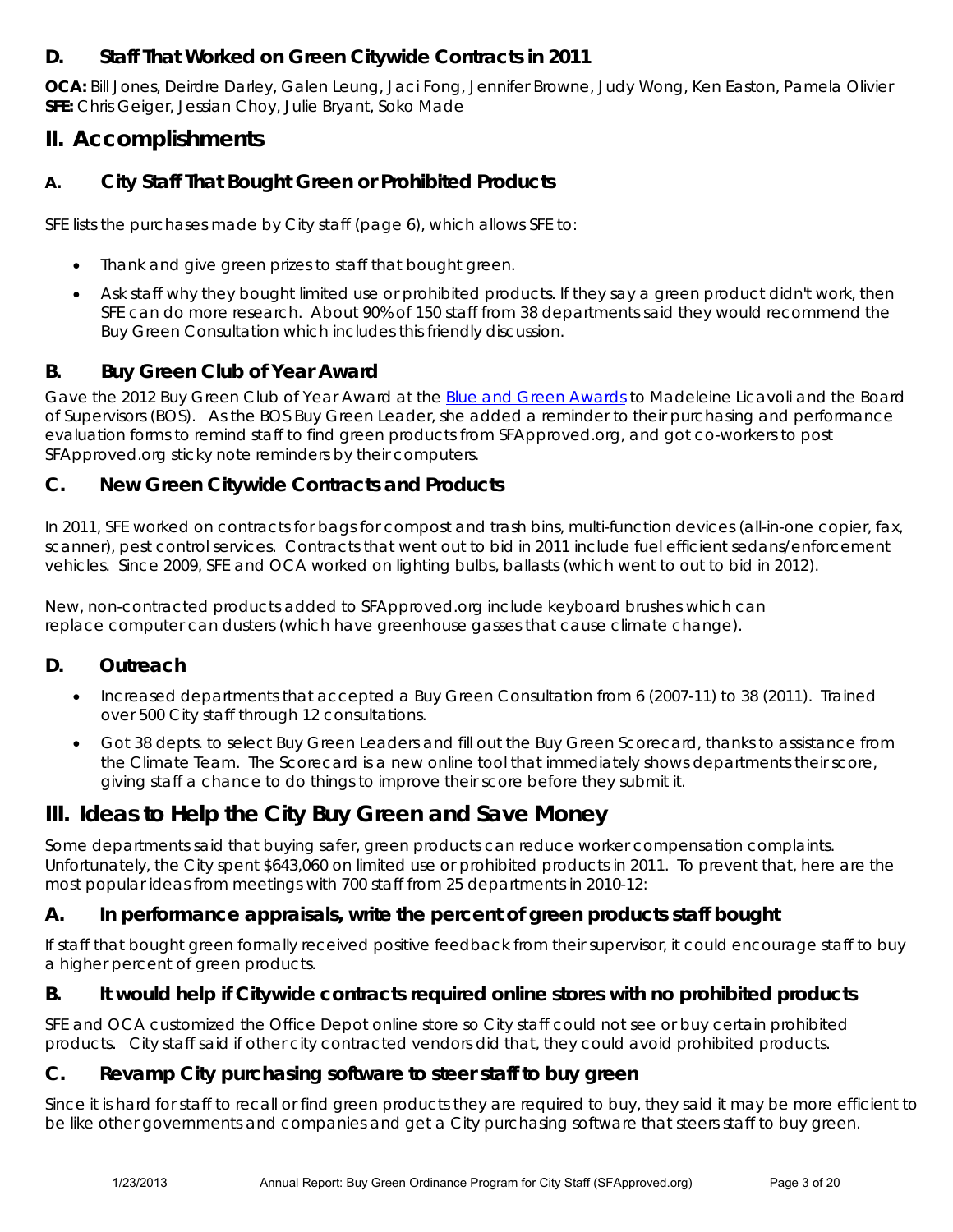**2011** 

#### **TABLE A S mmar of p rchases 2010**

(Data not available from some City contracted vendors: foodware, paper towels, bath tissue, seat covers, office paper, toners)

|                                      |                                                   | % Green | \$ Green<br>products          | \$ Limited use or<br>prohibited products % Green |     |               | \$ Green<br>products | \$ Limited use or<br>prohibited<br>products | <b>Notes</b>                                                                                                                       |
|--------------------------------------|---------------------------------------------------|---------|-------------------------------|--------------------------------------------------|-----|---------------|----------------------|---------------------------------------------|------------------------------------------------------------------------------------------------------------------------------------|
| <b>COMPUTERS,</b><br><b>SERVERS</b>  |                                                   | 81%     | $3,900,519$ \$<br>\$          | 926,381                                          | 88% | \$            | $2,748,295$ \$       |                                             | Some departments need specialty monitors that are<br>369,862 not EPEAT gold. In 2011, data was not available from<br>Computerland. |
|                                      | Bathroom, Tub, Tile                               | 100%    | $\mathsf{\$}$<br>108          |                                                  |     |               |                      |                                             |                                                                                                                                    |
|                                      | Degreasers                                        | 86%     | $\mathsf{\$}$<br>$12,879$ \$  | 2,079                                            | 94% | $\mathsf{\$}$ | 72,452               | $\sqrt{2}$<br>4,976                         |                                                                                                                                    |
| <b>JANITORIAL</b><br><b>CLEANERS</b> | <b>General Purpose Cleaners</b>                   | 11%     | $\sqrt[6]{\frac{1}{2}}$<br>22 |                                                  |     |               |                      |                                             | In 2011, some City staff purchases could not be<br>tracked because several contracts for vendors<br>ended.                         |
|                                      | Glass cleaners                                    | 0%      |                               | $\sqrt{2}$<br>1,004                              | 0%  |               |                      | $\mathsf{\$}$<br>7,654                      |                                                                                                                                    |
|                                      | <b>TOTAL</b>                                      | 80%     | $13,008$ \$<br>\$             | 3,083                                            | 85% | \$            | $72,452$ \$          | 12,630                                      |                                                                                                                                    |
|                                      | <b>Bulbs/Tubes</b>                                | 32%     | $\mathsf{\$}$<br>$165,589$ \$ | 357,482                                          | 26% | $\mathsf{\$}$ | 66,558               | $\sqrt{2}$<br>189,762                       |                                                                                                                                    |
| <b>LIGHTING</b>                      | <b>Ballasts</b>                                   | 79%     | $40,187$ \$<br>$\mathsf{\$}$  | 10,837                                           | 48% | $\mathcal{S}$ | 40,129               | $\sqrt{2}$<br>42,860                        |                                                                                                                                    |
|                                      | Fixtures                                          |         |                               |                                                  | 70% | $\mathsf{\$}$ | 24,594               | $\sqrt{2}$<br>10,534                        |                                                                                                                                    |
|                                      | <b>TOTAL</b>                                      | 18%     | \$<br>$205,776$ \$            | 368,319                                          | 35% | $\mathsf{\$}$ | 131,282              | \$<br>243,157                               |                                                                                                                                    |
| <b>OFFICE SUPPLIES</b>               | Batteries (rechargeables AAA<br>$-D, 1.5-9$ volt) | 42%     | $\mathbb{S}$<br>$10,421$ \$   | 24,732                                           | 40% | $\sqrt{2}$    | 11,714               | $\sqrt{2}$<br>17,410                        |                                                                                                                                    |
| <b>TOTAL</b>                         |                                                   | 76%     | $4,129,724$ \$<br>\$          | 1,322,515                                        | 82% | \$            | $2,963,742$ \$       | 643,060                                     |                                                                                                                                    |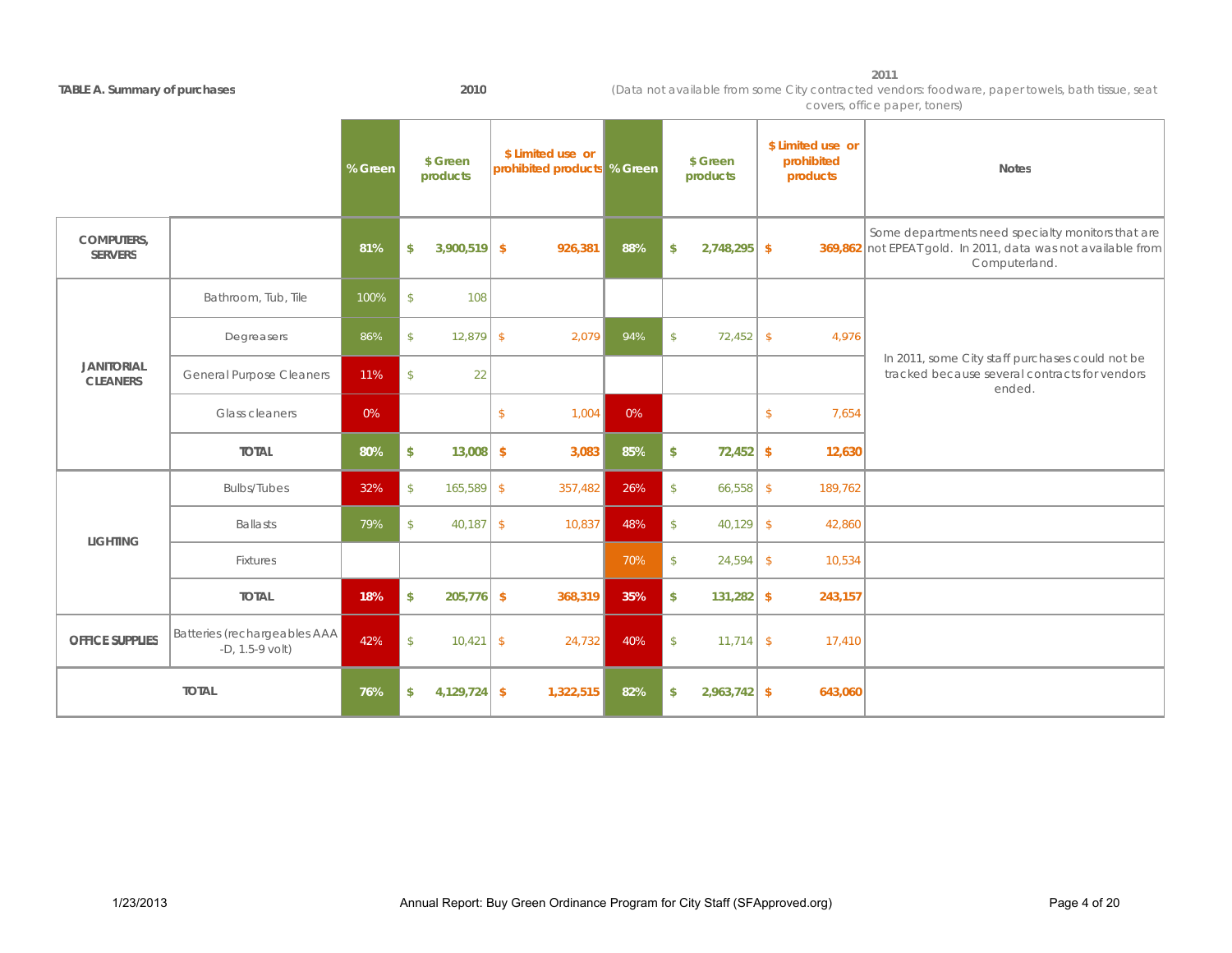#### <span id="page-4-0"></span> **Table B. Batteries (AAA-D, 9-volt)**

City staff are:

1. Required to buy rechargeables (lithium, NimH, hybrid). Free recycling boxes and pickup will be available.

[2. Allowed to use non-rechargeable alkalines \(LIMITED USE\) but will have to pay SFDPH \\$90/hr for recycling pickup. Alkalines are allowed for](#page--1-0)  emergency equipment, or if rechargeables are not available in a reasonable time or price; or fail to meet performance standards. 3. Prohibited from buying Ni-Cad batteries.

| Dept. & Staff                                           | % rechargeables<br>bought | \$ All batteries bought from Maltby. (Batteries should be bought<br>from the contracted vendor, Staples.) |
|---------------------------------------------------------|---------------------------|-----------------------------------------------------------------------------------------------------------|
| Library: Bill Bizjak                                    | $0\%$                     | 13.80<br>\$                                                                                               |
| Airport: Bill Lehew                                     | $0\%$                     | 205.41<br>\$                                                                                              |
| Airport: Willie Walsh                                   | $0\%$                     | 718.31<br>\$                                                                                              |
| City College Of San Francisco: Kevin Waight             | $0\%$                     | 51.11<br>\$                                                                                               |
| Municipal Railway: Alan Della Maggi                     | $0\%$                     | 169.11<br>\$                                                                                              |
| <b>Police: Victor Rothenberg</b>                        | $0\%$                     | 4,003.13<br>\$                                                                                            |
| <b>Public Utilities Commission (Water): Edith Modie</b> | $0\%$                     | 1,980.79<br>\$                                                                                            |
| <b>Purchasing: Bart Murphy</b>                          | $0\%$                     | 302.00<br>\$                                                                                              |
| Rec And Park: Declan Sharkey                            | $0\%$                     | 199.89<br>\$                                                                                              |
| Rec And Park: Dominiq Bartosik                          | $0\%$                     | 399.59<br>\$                                                                                              |
| Rec And Park: Ron Perez                                 | $0\%$                     | 294.88<br>\$                                                                                              |
| Technology: Benny Alcantara                             | $0\%$                     | 247.68<br>\$                                                                                              |
| <b>Total from Maltby</b>                                | $0\%$                     | 8,585.69<br>\$                                                                                            |

| Dept. & Staff              | % rechargeables<br>bought | \$ all batteries bought from Staples |
|----------------------------|---------------------------|--------------------------------------|
| a.salcedo                  | 12%                       | \$<br>132.02                         |
| Ada Aberilla               | 71%                       | \$<br>13.74                          |
| Alexandria Ashley          | $0\%$                     | \$<br>11.82                          |
| <b>Alicia David</b>        | 41%                       | \$<br>380.03                         |
| Alicia Leon-Jhong          | 28%                       | 122.30<br>\$                         |
| Alicia Venegas             | $0\%$                     | \$<br>50.31                          |
| Alicia Wong                | 0%                        | \$<br>10.59                          |
| <b>Allan Renken</b>        | 0%                        | \$<br>27.64                          |
| <b>Alli Catzalco</b>       | 53%                       | \$<br>59.92                          |
| Amy Demonteverde           | $0\%$                     | 10.35<br>\$                          |
| Ana Carcamo                | 63%                       | \$<br>564.47                         |
| Ana Segura                 | 100%                      | \$<br>13.62                          |
| <b>Andrew Schoenwetter</b> | 100%                      | \$<br>27.55                          |
| Angela Alvarez             | 0%                        | \$<br>5.91                           |
| Angela Auyong              | $0\%$                     | \$<br>284.81                         |
| Angela Winston             | $0\%$                     | \$<br>18.94                          |
| Aniana Salcedo             | $0\%$                     | 158.52<br>\$                         |
| Anita Asturias             | 82%                       | \$<br>31.75                          |
| Anna Chu                   | $0\%$                     | \$<br>191.80                         |
| <b>Annette Yuk</b>         | 26%                       | 65.92<br>\$                          |
| <b>Annie Leary</b>         | 0%                        | \$<br>22.06                          |
| Anthony Vallerga           | 100%                      | 1,501.34<br>\$                       |
| Arica Bolbolian            | 100%                      | \$<br>14.30                          |
| Arthur Khoo                | 100%                      | \$<br>16.88                          |
| <b>Asja Steeves</b>        | $0\%$                     | \$<br>6.35                           |
| Ay-Lih We                  | 0%                        | \$<br>14.39                          |
| <b>Baby Ruth Santander</b> | 100%                      | 28.60<br>\$                          |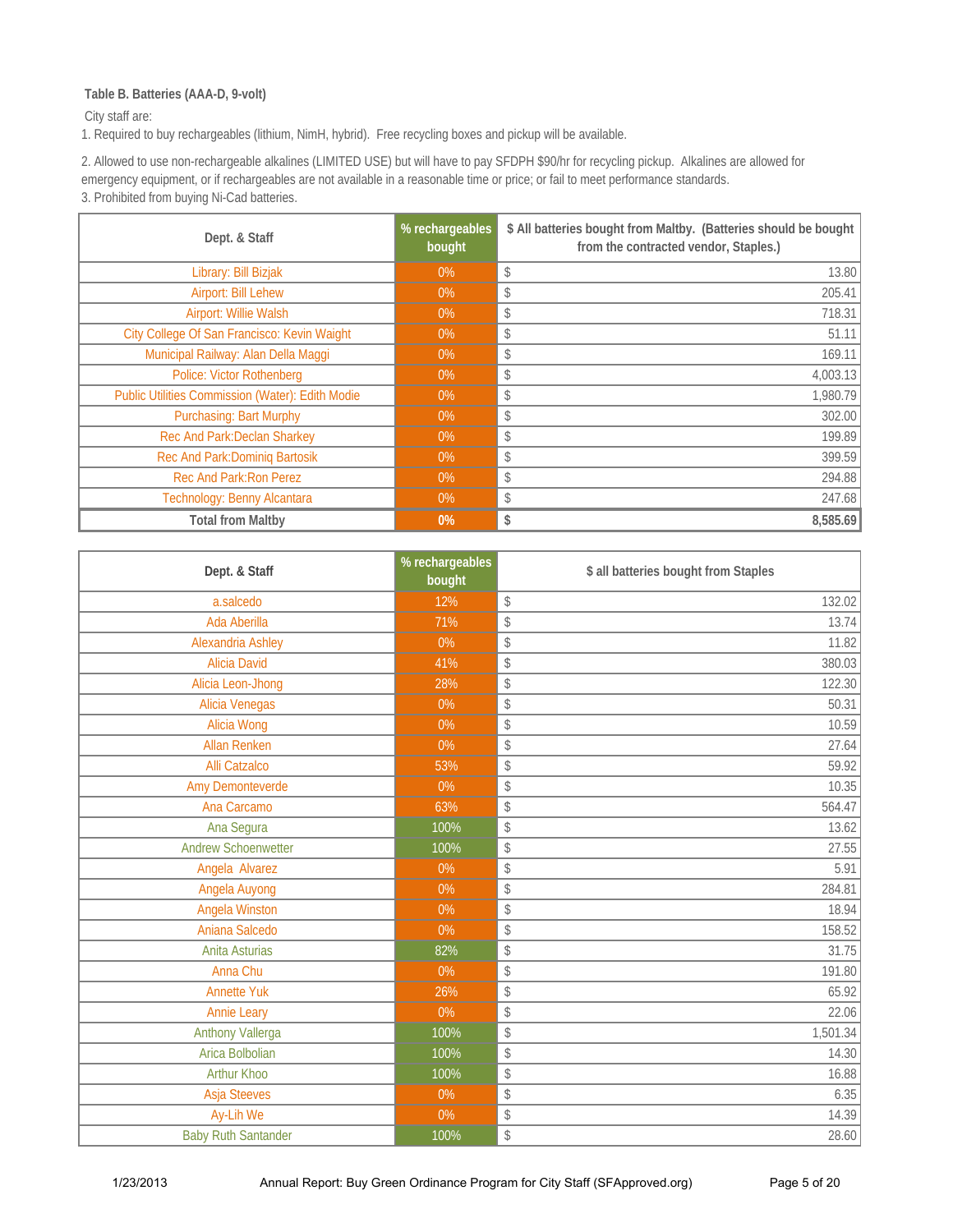| Dept. & Staff                   | % rechargeables<br>bought | \$ all batteries bought from Staples                              |
|---------------------------------|---------------------------|-------------------------------------------------------------------|
| <b>Barbara Luedtke</b>          | $0\%$                     | 100.23<br>\$                                                      |
| <b>Beatrice Thomas</b>          | 100%                      | \$<br>38.94                                                       |
| <b>Bernadette White</b>         | $0\%$                     | \$<br>23.56                                                       |
| Bernardita Espadilla            | 86%                       | $\updownarrow$<br>211.75                                          |
| <b>Beth Tison</b>               | $0\%$                     | $\boldsymbol{\mathsf{\$}}$<br>50.44                               |
| <b>Bill Caponera</b>            | $0\%$                     | $\boldsymbol{\mathsf{\$}}$<br>23.64                               |
| <b>Bonnie Ma</b>                | $0\%$                     | \$<br>20.66                                                       |
| <b>Brenda Mendieta</b>          | $0\%$                     | \$<br>51.75                                                       |
| <b>Brett Conner</b>             | 0%                        | $\updownarrow$<br>8.83                                            |
| Caling Li                       | 98%                       | $\boldsymbol{\mathsf{\$}}$<br>302.11                              |
| Camilla Arcia                   | $0\%$                     | 60.32<br>\$                                                       |
| Carlos Paniagua                 | $0\%$                     | \$<br>52.22                                                       |
| <b>Carmen Nolasco</b>           | $0\%$                     | \$<br>109.52                                                      |
| Carol Kaminski                  | 100%                      | $\boldsymbol{\mathsf{\$}}$<br>12.98                               |
| <b>Carol Williams</b>           | $0\%$                     | $\boldsymbol{\mathsf{\$}}$<br>28.36                               |
| Carolyn Karlegan                | $0\%$                     | \$<br>42.90                                                       |
| <b>Cathy Davey</b>              | $0\%$                     | \$<br>152.46                                                      |
| Cecile Soliai                   | $0\%$                     | $\updownarrow$<br>12.40                                           |
| <b>Cecilia Martinez-Rios</b>    | 100%                      | $\boldsymbol{\mathsf{\$}}$<br>30.22                               |
| <b>Cecilia Rustom</b>           | $0\%$                     | $\boldsymbol{\mathsf{\$}}$<br>1.54                                |
| <b>Ceres Delapaz</b>            | $0\%$                     | \$<br>418.04                                                      |
| <b>Charlene DeDios</b>          | $0\%$                     | \$<br>72.47                                                       |
| <b>Charmaine Estacio</b>        | $0\%$                     | 4.58<br>\$                                                        |
| <b>Chief of Branches Office</b> | 0%                        | $\updownarrow$<br>184.86                                          |
| Chien/ ITSS                     | 100%                      | $\boldsymbol{\mathsf{\$}}$<br>8.62                                |
| Christia Mea                    | 68%                       | $\boldsymbol{\mathsf{\$}}$<br>84.32                               |
| Christina Ho                    | $0\%$                     | 3.12<br>\$                                                        |
| Christina Ortiz                 | $0\%$                     | $\updownarrow$<br>81.10                                           |
| <b>Christine Hanson</b>         | $0\%$                     | $\updownarrow$<br>107.70                                          |
| <b>Christine Qiu</b>            | $0\%$                     | $\,$<br>53.66                                                     |
| <b>Christine Schwartz</b>       | $0\%$                     | \$<br>9.47                                                        |
| Cici Fung                       | 22%                       | 157.35<br>$\updownarrow$                                          |
| <b>Clayton Choy</b>             | $0\%$                     | 9.00<br>$\updownarrow$                                            |
| Collins                         | 100%                      | \$<br>74.62                                                       |
| <b>Connie Gruber</b>            | 34%                       | $\, \, \raisebox{-1.5pt}{\rlap{$\scriptstyle\circ$}}\,$<br>48.00  |
| Cynthia DelaCruz                | 25%                       | 64.47<br>$\, \, \raisebox{-1.5pt}{\rlap{$\scriptstyle\circ$}}\,$  |
| Cynthia Phan                    | $0\%$                     | 5.51<br>$\,$                                                      |
| <b>Daisy Avalos</b>             | $0\%$                     | 129.97<br>$\boldsymbol{\mathsf{\$}}$                              |
| Debbie Toy                      | $0\%$                     | $\boldsymbol{\mathsf{\$}}$<br>33.42                               |
| Debbie Yeung                    | 81%                       | $\, \, \raisebox{-1.5pt}{\rlap{$\scriptstyle\circ$}}\,$<br>16.74  |
| Delia Quintero                  | 100%                      | $\, \, \raisebox{-1.5pt}{\rlap{$\scriptstyle\circ$}}\,$<br>118.59 |
| <b>Denise Hammond</b>           | $0\%$                     | $\, \, \raisebox{-1.5pt}{\rlap{$\scriptstyle\circ$}}\,$<br>30.14  |
| Denisha Lewis                   | $0\%$                     | $\boldsymbol{\mathsf{\$}}$<br>19.57                               |
| <b>Detlef Luebben</b>           | $0\%$                     | $\boldsymbol{\mathsf{\$}}$<br>66.60                               |
| Diana Oquendo                   | 100%                      | $\, \, \raisebox{-1.5pt}{\rlap{$\scriptstyle\circ$}}\,$<br>64.79  |
| <b>Diane Perry</b>              | 77%                       | $\, \, \raisebox{-1.5pt}{\rlap{$\scriptstyle\circ$}}\,$<br>90.10  |
| <b>Dino Duazo</b>               | 7%                        | $\, \, \raisebox{-1.5pt}{\rlap{$\scriptstyle\circ$}}\,$<br>326.02 |
| <b>Dorothy Thomas</b>           | 52%                       | $\,$<br>49.60                                                     |
| <b>Eddy Ang</b>                 | 81%                       | $\, \, \raisebox{-1.5pt}{\ensuremath{\circ}}$<br>179.11           |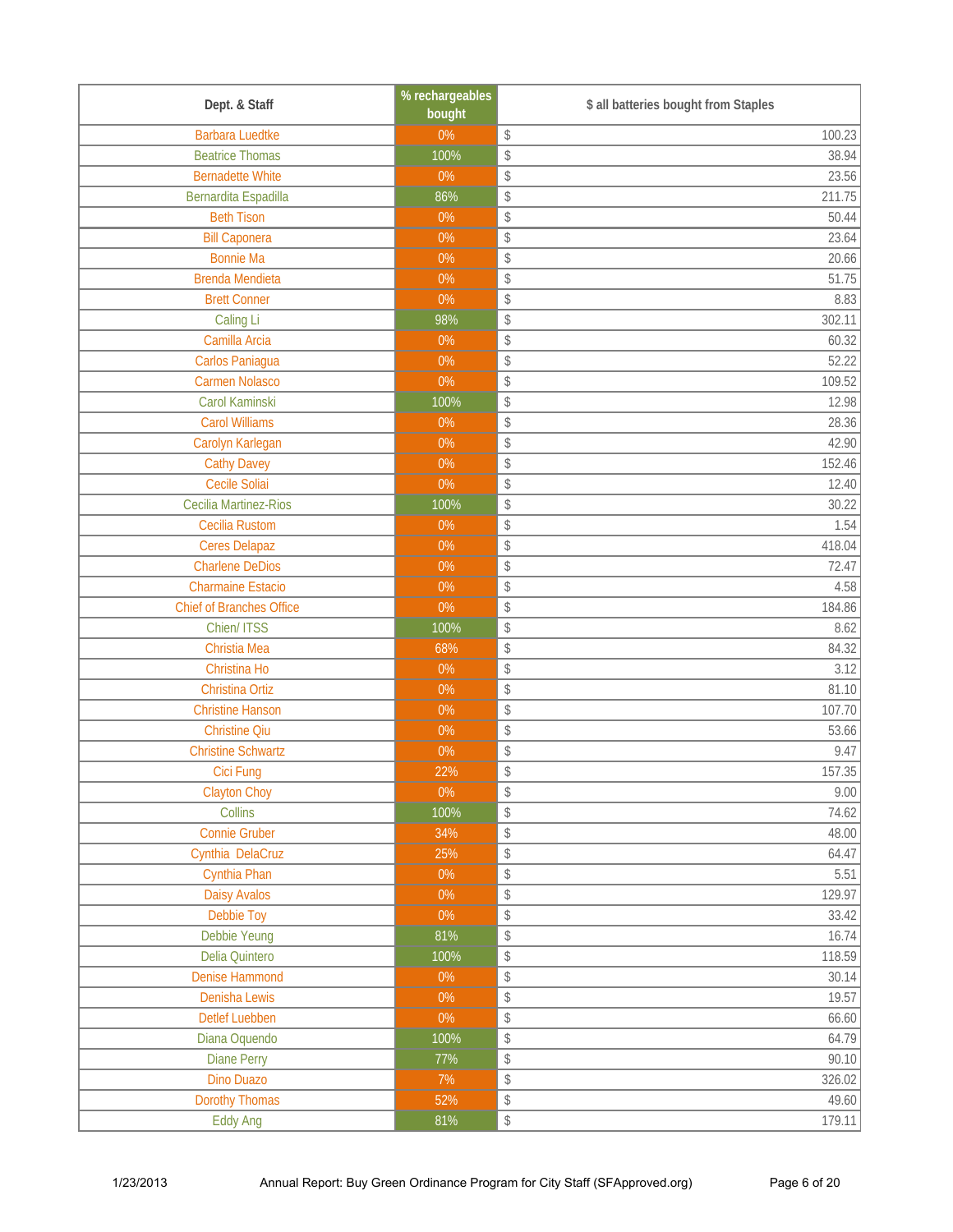| Dept. & Staff               | % rechargeables<br>bought | \$ all batteries bought from Staples                                |
|-----------------------------|---------------------------|---------------------------------------------------------------------|
| <b>Eleanore Fernandez</b>   | 100%                      | $\boldsymbol{\mathsf{\$}}$<br>22.66                                 |
| <b>Elizabeth Fitzgerald</b> | 0%                        | 14.75<br>\$                                                         |
| <b>Elizabeth Saiz</b>       | $0\%$                     | $\boldsymbol{\mathsf{\$}}$<br>51.75                                 |
| Ella Empleo                 | 96%                       | $\boldsymbol{\mathsf{\$}}$<br>353.82                                |
| <b>Ella Frenkel</b>         | $0\%$                     | $\boldsymbol{\mathsf{\$}}$<br>28.41                                 |
| Elma Young                  | 100%                      | $\boldsymbol{\mathsf{\$}}$<br>101.71                                |
| <b>Elsie Sanchez</b>        | 100%                      | 15.69<br>$\boldsymbol{\mathsf{\$}}$                                 |
| Elvira De Leon              | $0\%$                     | $\boldsymbol{\mathsf{\$}}$<br>23.92                                 |
| <b>Emily Chau</b>           | 54%                       | $\boldsymbol{\mathsf{\$}}$<br>60.79                                 |
| Emmanuel Yeboah             | $0\%$                     | $\,$<br>26.18                                                       |
| Erica Mendoza               | $0\%$                     | 85.68<br>$\,$                                                       |
| Erika Vergara               | $0\%$                     | 11.03<br>\$                                                         |
| Feliciano Payumo            | 38%                       | $\boldsymbol{\mathsf{\$}}$<br>361.78                                |
| <b>Gail Van Sciver</b>      | $0\%$                     | $\boldsymbol{\mathsf{\$}}$<br>26.18                                 |
| <b>Gigi Borromeo</b>        | $0\%$                     | $\boldsymbol{\mathsf{\$}}$<br>87.79                                 |
| <b>Gina Priest</b>          | 100%                      | $\boldsymbol{\mathsf{\$}}$<br>58.16                                 |
| Gladis Steinway             | 0%                        | 277.20<br>$\boldsymbol{\mathsf{\$}}$                                |
| <b>Gladys Carey</b>         | 100%                      | $\boldsymbol{\mathsf{\$}}$<br>12.98                                 |
| <b>Gloria Lopez</b>         | $0\%$                     | $\boldsymbol{\mathsf{\$}}$<br>3.34                                  |
| Gloria Ng                   | 100%                      | $\boldsymbol{\mathsf{\$}}$<br>68.39                                 |
| <b>Grace Alvendia</b>       | 100%                      | 568.83<br>$\boldsymbol{\mathsf{\$}}$                                |
| <b>Hammons</b>              | 100%                      | 25.96<br>$\boldsymbol{\mathsf{\$}}$                                 |
| <b>Hernan Canas</b>         | 26%                       | \$<br>107.61                                                        |
| <b>Howard Wong</b>          | $0\%$                     | $\boldsymbol{\mathsf{\$}}$<br>13.21                                 |
| <b>Iheoma Anoruo</b>        | $0\%$                     | $\boldsymbol{\mathsf{\$}}$<br>26.93                                 |
| <b>Irin Blanco</b>          | $0\%$                     | $\boldsymbol{\mathsf{\$}}$<br>9.47                                  |
| Jane Arce                   | $0\%$                     | 77.40<br>$\boldsymbol{\mathsf{\$}}$                                 |
| Jane Chu                    | $0\%$                     | $\boldsymbol{\mathsf{\$}}$<br>132.00                                |
| <b>Janet Austin</b>         | 66%                       | $\boldsymbol{\mathsf{\$}}$<br>43.08                                 |
| <b>Janet Winder</b>         | $0\%$                     | $\,$<br>81.35                                                       |
| Janin Cordoba               | $0\%$                     | $\updownarrow$<br>17.73                                             |
| Jason Bielski               | 100%                      | 71.50<br>\$                                                         |
| <b>Jesse Cristo</b>         | 100%                      | 77.42<br>$\,$                                                       |
| <b>Jessie Katz</b>          | 10%                       | $\,$<br>586.76                                                      |
| <b>Jn Kendall</b>           | 44%                       | 1,489.23<br>$\, \, \raisebox{-1.5pt}{\rlap{$\scriptstyle\circ$}}\,$ |
| Joanna Au                   | $0\%$                     | 20.50<br>$\,$                                                       |
| <b>Joery Nacion</b>         | $0\%$                     | 88.57<br>\$                                                         |
| Josie Cooper                | 100%                      | \$<br>15.04                                                         |
| Josie Deocampo              | $0\%$                     | $\boldsymbol{\mathsf{\$}}$<br>28.41                                 |
| Jossy Bayot                 | 79%                       | $\, \, \raisebox{-1.5pt}{\rlap{$\scriptstyle\circ$}}\,$<br>59.41    |
| Joyce Furlough              | $0\%$                     | \$<br>109.45                                                        |
| Julie Creer                 | $0\%$                     | 17.26<br>$\,$                                                       |
| Julie McDonald              | $0\%$                     | $\boldsymbol{\mathsf{\$}}$<br>170.32                                |
| Julius Gawaran              | 17%                       | $\boldsymbol{\mathsf{\$}}$<br>338.92                                |
| Kam Ko                      | 100%                      | 1,603.82<br>$\, \, \raisebox{-1.5pt}{\rlap{$\scriptstyle\circ$}}\,$ |
| Karen Henderson             | 60%                       | $\boldsymbol{\mathsf{\$}}$<br>64.23                                 |
| Katherine Basconcillo       | $0\%$                     | 32.72<br>$\boldsymbol{\mathsf{\$}}$                                 |
| Kathleen Toy                | 100%                      | $\boldsymbol{\mathsf{\$}}$<br>242.08                                |
| Kathryn Nicholas            | 100%                      | $\, \, \raisebox{-1.5pt}{\rlap{$\scriptstyle\circ$}}\,$<br>9.77     |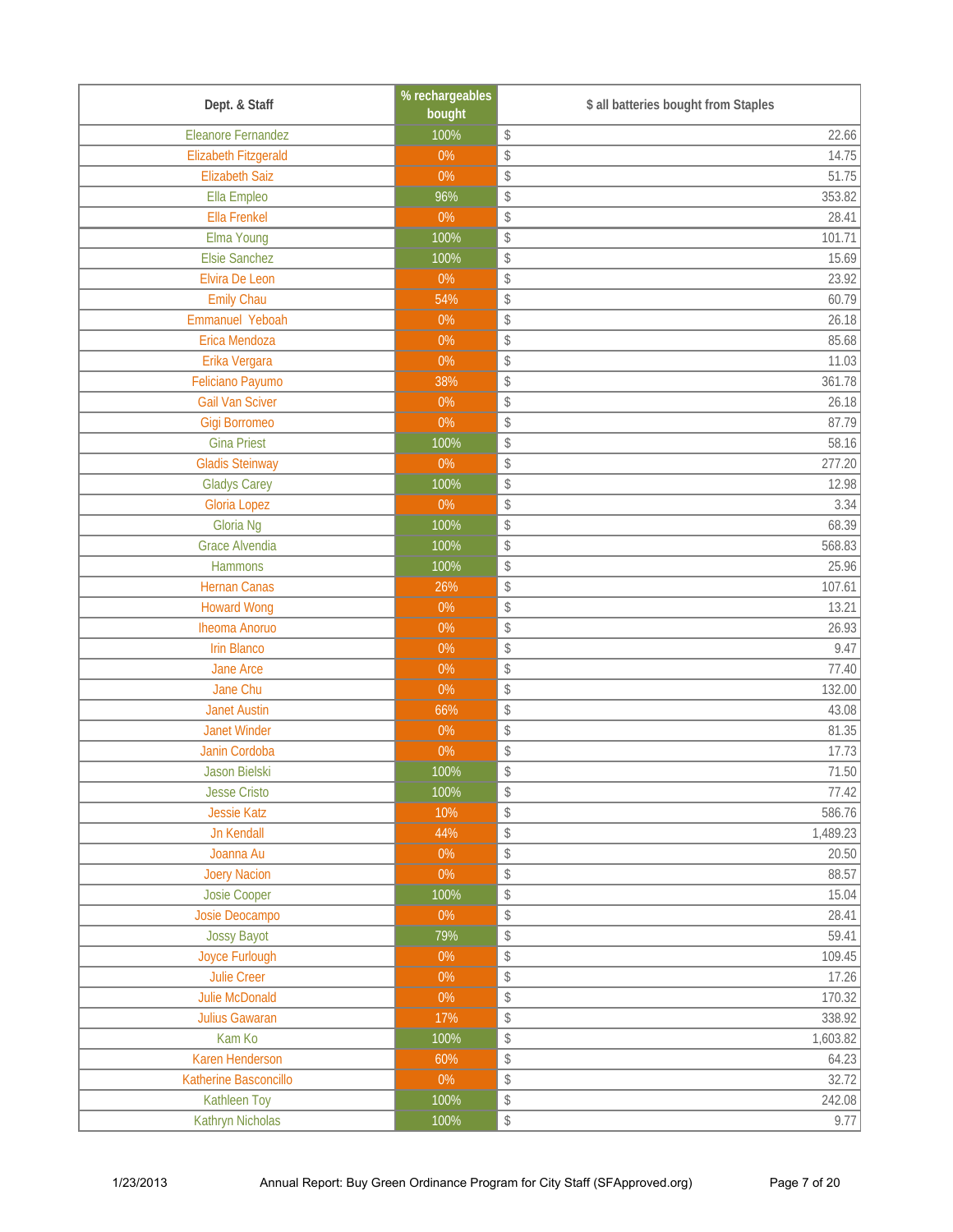| Dept. & Staff            | % rechargeables<br>bought | \$ all batteries bought from Staples                              |
|--------------------------|---------------------------|-------------------------------------------------------------------|
| Kathryn Won              | 92%                       | $\, \, \raisebox{-1.5pt}{\rlap{$\scriptstyle\circ$}}\,$<br>268.06 |
| <b>Kathy Chau</b>        | 74%                       | $\,$<br>36.15                                                     |
| kathy Shih               | $0\%$                     | $\boldsymbol{\mathsf{\$}}$<br>36.80                               |
| Kayce Gibson             | $0\%$                     | $\boldsymbol{\mathsf{\$}}$<br>12.71                               |
| <b>Kenton Owyang</b>     | $0\%$                     | $\, \, \raisebox{-1.5pt}{\rlap{$\scriptstyle\circ$}}\,$<br>7.19   |
| <b>Kristina Nelly</b>    | 42%                       | \$<br>70.19                                                       |
| <b>Kristine Doan</b>     | $0\%$                     | 24.72<br>$\,$                                                     |
| Laura Tham               | $0\%$                     | $\boldsymbol{\mathsf{\$}}$<br>227.07                              |
| Lavinia Leung            | $0\%$                     | 108.53<br>$\, \, \raisebox{-1.5pt}{\rlap{$\backslash$}}\,$        |
| Lawrence Aviado          | 100%                      | \$<br>115.69                                                      |
| Lee Mitchell             | $0\%$                     | 10.35<br>$\, \, \raisebox{-1.5pt}{\rlap{$\scriptstyle\circ$}}\,$  |
| Lena                     | 64%                       | $\,$<br>82.68                                                     |
| <b>Lenise Kimes</b>      | $0\%$                     | \$<br>10.24                                                       |
| Lenora Journette         | $0\%$                     | $\updownarrow$<br>5.51                                            |
| Linda P. Lee             | $0\%$                     | 5.51<br>$\, \, \raisebox{-1.5pt}{\rlap{$\scriptstyle\circ$}}\,$   |
| Lisa Chan                | $0\%$                     | \$<br>57.24                                                       |
| Lisa Degirolamo          | $0\%$                     | 90.83<br>$\,$                                                     |
| Lisa Mak                 | 40%                       | \$<br>253.14                                                      |
| <b>Lise Chansin</b>      | 59%                       | $\, \, \raisebox{-1.5pt}{\rlap{$\backslash$}}\,$<br>58.04         |
| Liz Garcia               | $0\%$                     | $\, \, \raisebox{-1.5pt}{\rlap{$\scriptstyle\circ$}}\,$<br>7.68   |
| <b>Lizz Holman</b>       | $0\%$                     | 150.54<br>$\, \, \raisebox{-1.5pt}{\rlap{$\backslash$}}\,$        |
| Lizzette Henriquez       | $0\%$                     | 6.91<br>$\,$                                                      |
| Lolita Espinosa          | 29%                       | 54.25<br>$\boldsymbol{\mathsf{\$}}$                               |
| Lorelei Patricio         | 66%                       | $\updownarrow$<br>20.68                                           |
| Lori Fobbs-Guillory      | 18%                       | $\, \, \raisebox{-1.5pt}{\rlap{$\scriptstyle\circ$}}\,$<br>78.10  |
| <b>Lucy Guzman</b>       | $0\%$                     | \$<br>21.78                                                       |
| Lulu Hwang               | $0\%$                     | $\mathsf{\$}$<br>60.94                                            |
| Luzviminda Velasco       | 21%                       | $\boldsymbol{\mathsf{\$}}$<br>329.51                              |
| Lyla Conrad              | 100%                      | \$<br>10.22                                                       |
| <b>Mabel Martinez</b>    | 68%                       | 46.72<br>$\, \, \raisebox{-1.5pt}{\ensuremath{\circ}}$            |
| Maggie Flores            | 100%                      | 206.15<br>$\, \, \raisebox{-1.5pt}{\rlap{$\backslash$}}\,$        |
| Maggie Onderdonk         | 0%                        | 9.47<br>$\boldsymbol{\mathsf{\$}}$                                |
| Maneerat Vipusithimakool | $0\%$                     | 42.89<br>$\, \, \raisebox{-1.5pt}{\rlap{$\backslash$}}\,$         |
| Maria Frias              | 84%                       | \$<br>34.64                                                       |
| Maria Garcia             | 57%                       | $\, \, \raisebox{-1.5pt}{\rlap{$\scriptstyle\circ$}}\,$<br>51.07  |
| Maria Sosa               | $0\%$                     | 76.92<br>$\, \, \raisebox{-1.5pt}{\rlap{$\scriptstyle\circ$}}\,$  |
| Maribelle Manantan       | 91%                       | $\,$<br>69.06                                                     |
| Mariejie Arguelles       | $0\%$                     | \$<br>42.26                                                       |
| Marina A Villena         | $0\%$                     | \$<br>10.93                                                       |
| Mario Gonzalez           | $0\%$                     | $\, \, \raisebox{-1.5pt}{\scriptsize{*}}$<br>10.62                |
| Mario Yedidia            | $0\%$                     | $\, \, \raisebox{-1.5pt}{\rlap{$\scriptstyle\circ$}}\,$<br>12.20  |
| Marisa Ramos             | 100%                      | $\,$<br>115.56                                                    |
| Marisa Sum               | $0\%$                     | \$<br>65.68                                                       |
| Martha Rendon            | 100%                      | \$<br>13.11                                                       |
| Martha Yanez             | 100%                      | $\, \, \raisebox{-1.5pt}{\scriptsize{*}}$<br>19.99                |
| Marvin Ford              | $0\%$                     | 23.92<br>$\, \, \raisebox{-1.5pt}{\scriptsize{*}}$                |
| Mary Lou Remo            | $0\%$                     | $\frac{1}{2}$<br>25.70                                            |
| Mary May Beltran         | $0\%$                     | \$<br>5.51                                                        |
| Maureen Flanigan         | 100%                      | $\, \, \raisebox{-1.5pt}{\rlap{$\scriptstyle\circ$}}\,$<br>51.54  |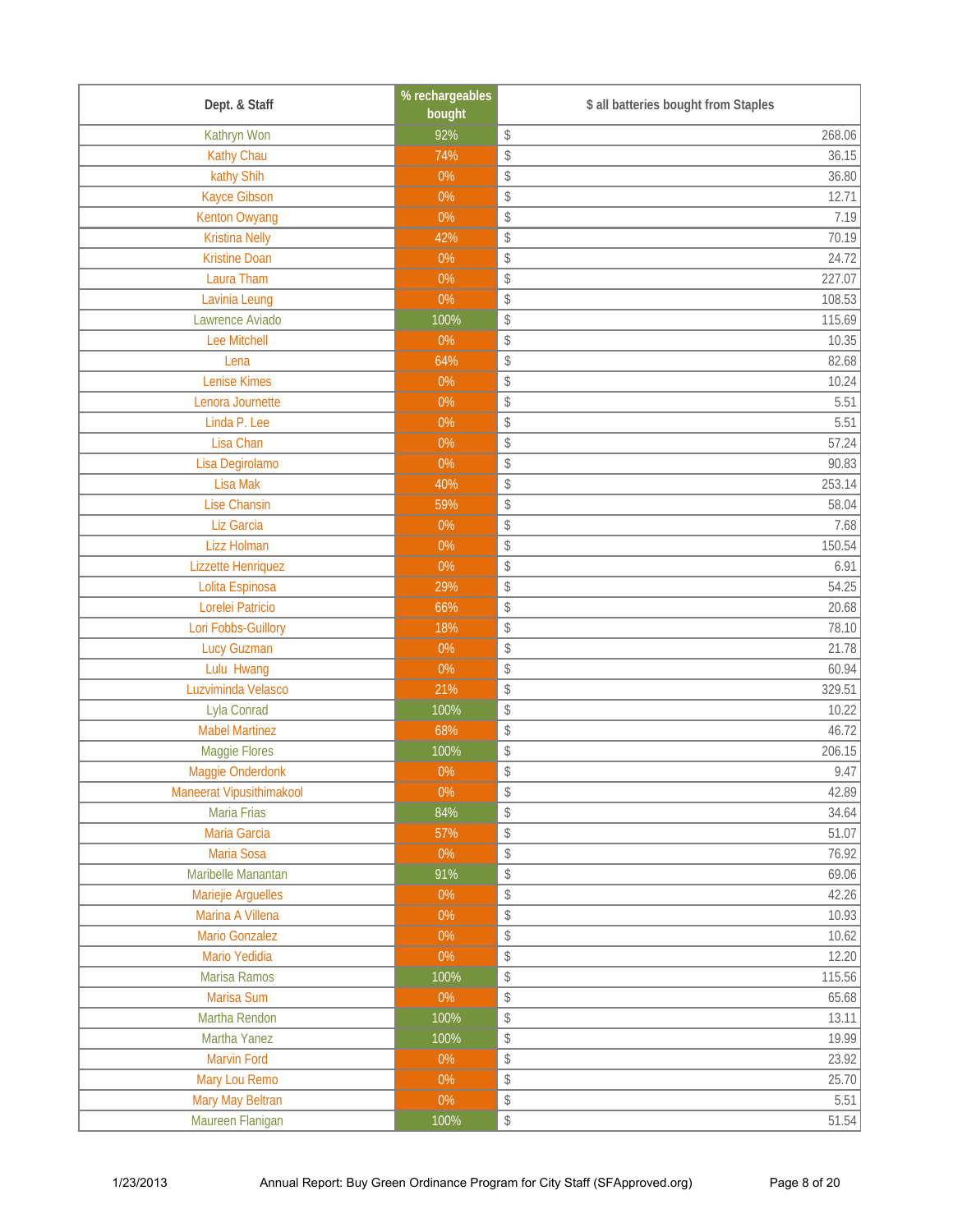| Dept. & Staff                   | % rechargeables<br>bought | \$ all batteries bought from Staples                             |
|---------------------------------|---------------------------|------------------------------------------------------------------|
| Mauricio Rodriguez              | 97%                       | 81.19<br>$\, \, \raisebox{-1.5pt}{\rlap{$\backslash$}}\,$        |
| Melinda Reyes                   | 100%                      | \$<br>56.18                                                      |
| Mengo Darr                      | $0\%$                     | \$<br>72.81                                                      |
| Michael Kellogg                 | $0\%$                     | \$<br>59.35                                                      |
| Michelle Blalock                | 62%                       | $\boldsymbol{\mathsf{\$}}$<br>49.82                              |
| Michelle Hooker                 | 0%                        | $\boldsymbol{\mathsf{\$}}$<br>15.95                              |
| <b>Michelle Peters</b>          | 100%                      | 132.85<br>$\,$                                                   |
| Minna Cotter                    | $0\%$                     | $\boldsymbol{\mathsf{\$}}$<br>21.78                              |
| Mintong Chen                    | 80%                       | $\boldsymbol{\mathsf{\$}}$<br>212.77                             |
| Monica Huynh                    | $0\%$                     | $\boldsymbol{\mathsf{\$}}$<br>35.46                              |
| Myisha Hervey                   | 100%                      | $\boldsymbol{\mathsf{\$}}$<br>14.30                              |
| Myrna Evangelista               | 0%                        | 54.60<br>\$                                                      |
| <b>Nancy Banda</b>              | $0\%$                     | \$<br>91.17                                                      |
| <b>Nancy Terranova</b>          | $0\%$                     | $\boldsymbol{\mathsf{\$}}$<br>53.72                              |
| <b>Nathan Rodis</b>             | 48%                       | $\boldsymbol{\mathsf{\$}}$<br>83.14                              |
| Nick Majeski                    | $0\%$                     | $\boldsymbol{\mathsf{\$}}$<br>579.96                             |
| <b>Nikole Ford</b>              | 74%                       | 71.43<br>\$                                                      |
| Noreen Mangabay-Battle          | $0\%$                     | \$<br>15.15                                                      |
| Nuvia Bolanos                   | $0\%$                     | $\boldsymbol{\mathsf{\$}}$<br>148.41                             |
| Pamela Jang                     | $0\%$                     | 8.68<br>$\,$                                                     |
| <b>Patrick Monette-Shaw</b>     | 0%                        | 180.86<br>$\,$                                                   |
| Paul Virgil                     | $0\%$                     | 224.70<br>\$                                                     |
| <b>Pauline Gonzalez</b>         | $0\%$                     | \$<br>38.30                                                      |
| <b>Phoebe Lim</b>               | $0\%$                     | $\boldsymbol{\mathsf{\$}}$<br>41.40                              |
| Pilar Salvador                  | 83%                       | \$<br>148.42                                                     |
| Priscilla Hart                  | 48%                       | 40.55<br>$\, \, \raisebox{-1.5pt}{\rlap{$\scriptstyle\circ$}}\,$ |
| Rachel Cukierman                | $0\%$                     | \$<br>3.24                                                       |
| Rana Calonsag                   | $0\%$                     | \$<br>32.50                                                      |
| <b>Randy Swanson</b>            | $0\%$                     | $\boldsymbol{\mathsf{\$}}$<br>7.32                               |
| Raquel Vasquez                  | $0\%$                     | 8.88<br>$\,$                                                     |
| Rebecca Ona                     | $0\%$                     | $\,$<br>39.90                                                    |
| <b>Renee Anderson</b>           | $0\%$                     | $\boldsymbol{\mathsf{\$}}$<br>12.80                              |
| <b>Renee Young</b>              | $0\%$                     | 3.15<br>$\,$                                                     |
| <b>Rey Salonga</b>              | $0\%$                     | \$<br>15.16                                                      |
| <b>Rita Donahue</b>             | $0\%$                     | 152.87<br>$\, \, \raisebox{-1.5pt}{\scriptsize{*}}$              |
| Ritchele Arnaldo                | $0\%$                     | \$<br>9.47                                                       |
| <b>Robert Clark</b>             | $0\%$                     | 104.25<br>\$                                                     |
| Robert Pineda                   | 100%                      | \$<br>39.06                                                      |
| <b>Robin Earle</b>              | 21%                       | \$<br>262.14                                                     |
| <b>Robin Earle/Louise Gomes</b> | $0\%$                     | $\, \, \raisebox{-1.5pt}{\scriptsize{*}}$<br>22.06               |
| <b>Rochelle Magtibay</b>        | $0\%$                     | $\, \, \raisebox{-1.5pt}{\scriptsize{*}}$<br>168.42              |
| Rosalinda Miran-Ramirez         | $0\%$                     | $\,$<br>0.74                                                     |
| Roselinda Miran-Ramirez         | $0\%$                     | $\,$<br>73.45                                                    |
| <b>Ruby Ponce</b>               | 0%                        | \$<br>5.12                                                       |
| Sally Santoyo                   | 100%                      | $\, \, \raisebox{-1.5pt}{\scriptsize{*}}$<br>40.22               |
| Samir Sakkal                    | $0\%$                     | $\, \, \raisebox{-1.5pt}{\scriptsize{*}}$<br>317.06              |
| Sandra Poole                    | $0\%$                     | $\,$<br>71.61                                                    |
| Sarah Gieseke                   | 59%                       | $\,$<br>152.00                                                   |
| Selina Ho                       | $0\%$                     | $\, \, \raisebox{-1.5pt}{\rlap{$\scriptstyle\circ$}}\,$<br>9.57  |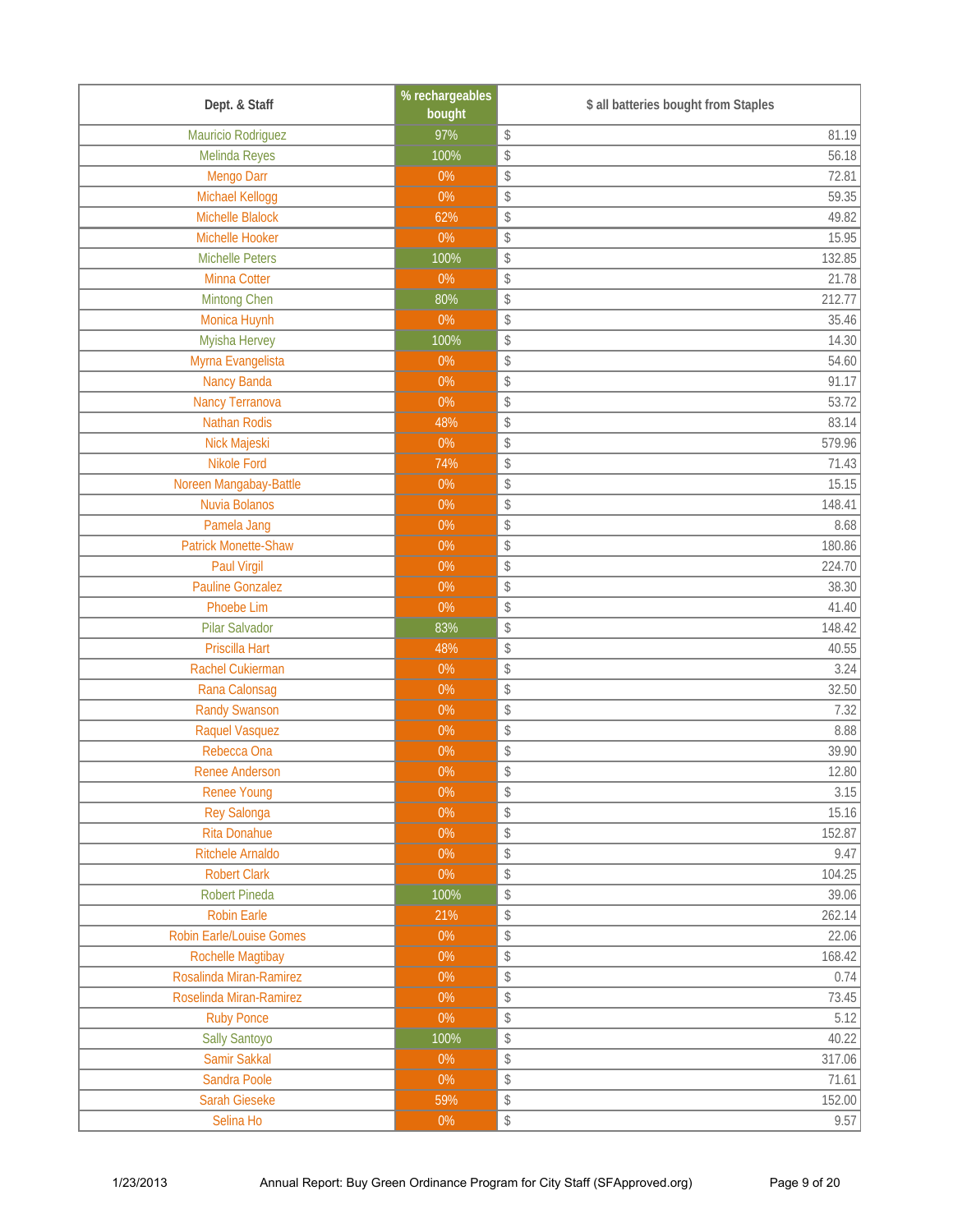| Dept. & Staff             | % rechargeables<br>bought | \$ all batteries bought from Staples |
|---------------------------|---------------------------|--------------------------------------|
| Serena Chuong             | $0\%$                     | \$<br>5.51                           |
| Seretha Gallaread         | $0\%$                     | \$<br>47.12                          |
| <b>Shalise Bill</b>       | $0\%$                     | \$<br>152.16                         |
| Sharon Page Ritchie       | 100%                      | \$<br>28.62                          |
| <b>Sharon Salmon</b>      | 88%                       | 46.57<br>\$                          |
| Shauna Rose               | $0\%$                     | \$<br>29.08                          |
| Sheila Crawford           | $0\%$                     | \$<br>6.89                           |
| <b>Simon Nahel</b>        | $0\%$                     | \$<br>81.51                          |
| Sin Mei Leung             | 0%                        | \$<br>3.97                           |
| Sophia Simpliciano        | 83%                       | \$<br>105.98                         |
| <b>Stacey Lo</b>          | $0\%$                     | 14.47<br>\$                          |
| Stephani Thompson         | $0\%$                     | 354.95<br>\$                         |
| Stephanie Johnson         | $0\%$                     | 295.36<br>\$                         |
| <b>Stephen Brooks</b>     | $0\%$                     | \$<br>105.16                         |
| <b>Stephen Lee</b>        | 91%                       | \$<br>518.02                         |
| Sue Keller                | $0\%$                     | \$<br>137.20                         |
| <b>Susan Manzano</b>      | 69%                       | 112.28<br>\$                         |
| <b>Susie Choy</b>         | 0%                        | \$<br>35.18                          |
| <b>Suzie Auyeung</b>      | 54%                       | \$<br>125.38                         |
| <b>Tania Fokin</b>        | $0\%$                     | \$<br>294.03                         |
| <b>Ted Davis</b>          | $0\%$                     | 346.18<br>\$                         |
| <b>Teresa Roiz</b>        | $0\%$                     | 38.51<br>\$                          |
| Terry De La Paz           | $0\%$                     | \$<br>432.79                         |
| <b>Thomas Harvey</b>      | $0\%$                     | \$<br>161.89                         |
| <b>Torita Mila</b>        | $0\%$                     | \$<br>19.68                          |
| <b>Tyronne Juilan</b>     | $0\%$                     | \$<br>43.56                          |
| <b>Vedasto Lucero</b>     | $0\%$                     | 1.54<br>\$                           |
| Verma Walton              | $0\%$                     | \$<br>52.56                          |
| <b>Vickey Beltran</b>     | $0\%$                     | \$<br>7.40                           |
| <b>Vicky Chu</b>          | 64%                       | \$<br>412.21                         |
| <b>Victor Baja</b>        | $0\%$                     | \$<br>16.53                          |
| <b>Victor Rothenberg</b>  | $0\%$                     | \$<br>1,383.08                       |
| <b>Vincent Jones</b>      | $0\%$                     | \$<br>74.14                          |
| Virginia Van Patten       | $0\%$                     | \$<br>28.98                          |
| <b>Wendy Hamilton</b>     | 85%                       | 43.55<br>\$                          |
| Wennie Columna            | $0\%$                     | \$<br>10.35                          |
| Whitney D. Bagby          | 76%                       | \$<br>716.93                         |
| Wong Ivy                  | $0\%$                     | \$<br>11.82                          |
| <b>Yock Chow</b>          | $0\%$                     | \$<br>37.88                          |
| Zenaida Arguelles         | 67%                       | \$<br>39.44                          |
| <b>Zina Williams</b>      | $0\%$                     | \$<br>19.36                          |
| Zoe Taleporos             | 100%                      | \$<br>39.51                          |
| <b>Total from Staples</b> | 40%                       | \$<br>29,124.06                      |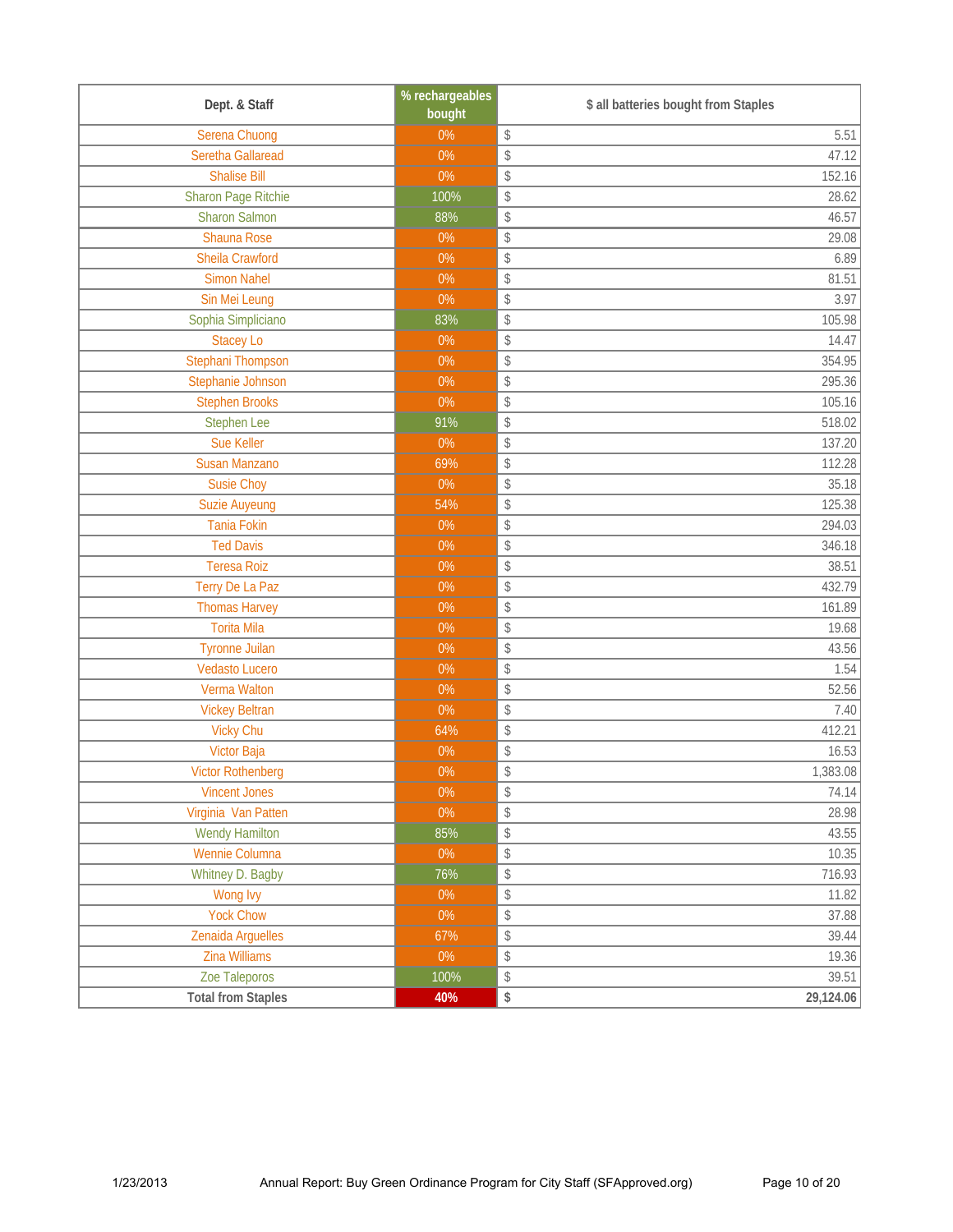

#### **Table B. Computers, Laptops, Monitors, Servers from SFApproved.org**

 EPEAT computers are less-toxic, energy-efficient; made with more recyclable materials; reduction of environmental impacts in product design, manufacturing, packaging, use, disassembly, recycling, and **STAR** disposal.

Data is from contracted vendors the City was required to buy from in 2011: Enpointe, Xtech. Data was not available from Computerland.

| Dept. & Staff                                                           | % green<br>by staff |      | \$ by staff | % green<br>by dept. | \$ by dept.   |                                 | <b>EPEAT Gold</b><br>computers | <b>EPEAT</b><br><b>Silver</b> | <b>Not</b><br><b>EPEAT</b><br>computers   computers | <b>ENERGY</b><br><b>STAR</b><br>servers | <b>Not</b><br><b>ENERGY</b><br><b>STAR</b><br><b>servers</b> |
|-------------------------------------------------------------------------|---------------------|------|-------------|---------------------|---------------|---------------------------------|--------------------------------|-------------------------------|-----------------------------------------------------|-----------------------------------------|--------------------------------------------------------------|
| Admin Svcs: Janin Cordoba                                               | 100%                | \$   | 39,885      | 100%                | \$<br>39,885  | \$                              | 39,885                         |                               |                                                     |                                         |                                                              |
| Airport: Michelle Trainer                                               | 68%                 | \$   | 74,933      | 68%                 | \$<br>74,933  | $\mathsf{\$}$                   | 50,627                         |                               |                                                     |                                         | \$<br>24,306                                                 |
| Arts Commission: Michelle Chang                                         | 100%                | \$   | 14,501      | 100%                | \$<br>14,501  | \$                              | 14,501                         |                               |                                                     |                                         |                                                              |
| Board of Appeals                                                        | 100%                | \$   | 885         | 100%                | \$<br>885     | $\mathsf{\$}$                   | 885                            |                               |                                                     |                                         |                                                              |
| Board of Supervisors: Alvin Moses:                                      | 100%                | \$   | 2,442       |                     |               | <sup>\$</sup>                   | 2,442                          |                               |                                                     |                                         |                                                              |
| Board of Supervisors: Erika Cheng:                                      | 100%                | \$   | 219         | 100%                | \$<br>2,661   | $\overline{\mathbb{S}}$         | 219                            |                               |                                                     |                                         |                                                              |
| <b>Building Inspection</b>                                              | 100%                | \$   | 9,840       | 100%                | \$<br>9,840   | $\mathsf{\$}$                   | 9,840                          |                               |                                                     |                                         |                                                              |
| Children, Youth & Families                                              | 100%                | \$   | 7,725       |                     | \$<br>9,163   | $\mathsf{\$}$                   | 7,725                          |                               |                                                     |                                         |                                                              |
| Children, Youth & Families: Shawn<br>Ewing:                             | 100%                | \$   | 1,438       | 100%                | \$<br>1,438   | \$                              | 1,438                          |                               |                                                     |                                         |                                                              |
| Controller: Grace Enriquez:                                             | 100%                | \$   | 35,237      | 100%                | \$<br>35,237  | \$                              | 35,237                         |                               |                                                     |                                         |                                                              |
| District Attorney: Voltaire Almendrala:                                 | 100%                | \$   | 5,075       | 100%                | \$<br>5,075   | $\boldsymbol{\mathsf{S}}$       | 5,075                          |                               |                                                     |                                         |                                                              |
| <b>Ethics Commission</b>                                                | 0%                  | \$   | 1,950       | 0%                  | \$<br>1,950   |                                 |                                |                               | \$<br>1,950                                         |                                         |                                                              |
| Health Service System                                                   | 100%                | \$   | 1,945       |                     |               | \$                              | 1,945                          |                               |                                                     |                                         |                                                              |
| Health Service System: Wanda Woo:                                       | 100%                | \$   | 4,500       | 100%                | \$<br>6,445   | \$                              | 4,500                          |                               |                                                     |                                         |                                                              |
| Human Resources : Peter Stokes:                                         | 90%                 | \$   | 24,251      | 90%                 | \$<br>24,251  | $\mathsf{\$}$                   | 21,916                         |                               | 2,335<br>\$                                         |                                         |                                                              |
| Human Services: Nelly Ovando:                                           | 100%                | \$   | 3,300       |                     |               |                                 | 3,300                          |                               |                                                     |                                         |                                                              |
| Human Services: Nelly Ovando:                                           | 100%                | \$   | 64,485      | 100%                | \$<br>67,785  |                                 | 64,485                         |                               |                                                     |                                         |                                                              |
| Library: Alicia Wong                                                    | 100%                | \$   | 50,752      |                     |               |                                 | 50,752                         |                               |                                                     |                                         |                                                              |
| Library: Steven Lew:                                                    | 100%                | \$   | 16,874      | 100%                | \$<br>67,626  | $\sqrt$                         | 16,874                         |                               |                                                     |                                         |                                                              |
| Mayor's Office of Community Dev.:<br>Karen Henderson:                   | 100%                | \$   | 2,625       | 100%                | \$<br>2,625   | \$                              | 2,625                          |                               |                                                     |                                         |                                                              |
| <b>MTA Finance</b>                                                      | 100%                | \$   | 13,103      | 100%                | \$<br>13,103  | $\sqrt[6]{\frac{1}{2}}$         | 13,103                         |                               |                                                     |                                         |                                                              |
| Office of Citizen Complaints: Chris<br>Wisniewski:                      | 100%                | \$   | 18,340      | 100%                | \$<br>18,340  | \$                              | 18,340                         |                               |                                                     |                                         |                                                              |
| Planning                                                                | 100%                | \$   | 15,501      | 100%                | \$<br>15,501  | $\boldsymbol{\hat{\mathsf{S}}}$ | 15,501                         |                               |                                                     |                                         |                                                              |
| Police                                                                  | 100%                | \$   | 5,620       | 100%                | \$<br>5,620   | $\mathsf{\$}$                   | 5,620                          |                               |                                                     |                                         |                                                              |
| Port                                                                    | 100%                | \$   | 12,558      | 100%                | \$<br>12,558  | \$                              | 12,558                         |                               |                                                     |                                         |                                                              |
| Public Defender                                                         | 100%                | \$   | 146,285     | 100%                | \$<br>146,285 | $\mathsf{\$}$                   | 146,285                        |                               |                                                     |                                         |                                                              |
| Public Health: Remy Doyle                                               | 97%                 | \$   | 467,038     | 97%                 | \$<br>518,468 |                                 | 451,091                        |                               | 15,947<br>\$                                        |                                         |                                                              |
| Public Health- General Hospital                                         | 100%                | \$   | 51,430      |                     |               | \$                              | 51,430                         |                               |                                                     |                                         |                                                              |
| Public Works: Jesse Cristo                                              | 100%                | \$   | 485         | 100%                | \$<br>485     | \$                              | 485                            |                               |                                                     |                                         |                                                              |
| PUC Clean Water / Water Pollution<br>Control                            | 100%                | \$   | 2,820       |                     |               | \$                              | 2,820                          |                               |                                                     |                                         |                                                              |
| PUC Finance: Maggie Davenport                                           | 100%                | \$   | 114,214     |                     |               |                                 | 114,214                        |                               |                                                     |                                         |                                                              |
| PUC- WasteWater Enterprise<br>Collection System Division: Andrew<br>Ong | 100%                | \$   | 1,260       | 100%                | \$<br>121,164 | \$                              | 1,260                          |                               |                                                     |                                         |                                                              |
| PUC Water Quality Bureau                                                | 100%                | $\,$ | 2,870       |                     |               | \$                              | 2,870                          |                               |                                                     |                                         |                                                              |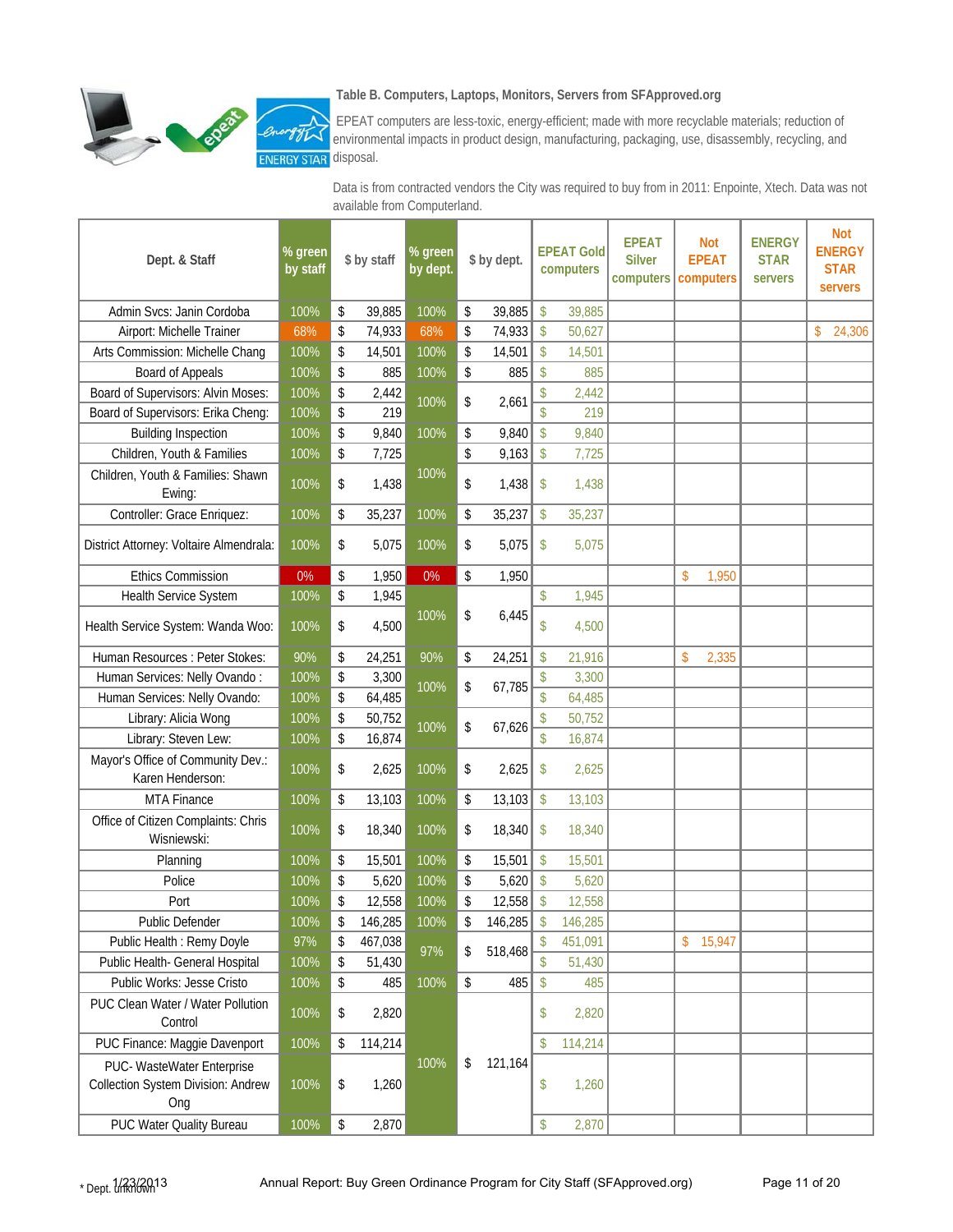| Dept. & Staff                        | % green<br>by staff | \$ by staff                  | % green<br>by dept. |          | \$ by dept.      |                                 | <b>EPEAT Gold</b><br>computers |                           | <b>EPEAT</b><br><b>Silver</b><br>computers |                    | <b>Not</b><br><b>EPEAT</b><br>computers |                    | <b>ENERGY</b><br><b>STAR</b><br><b>servers</b> |               | <b>Not</b><br><b>ENERGY</b><br><b>STAR</b><br>servers |
|--------------------------------------|---------------------|------------------------------|---------------------|----------|------------------|---------------------------------|--------------------------------|---------------------------|--------------------------------------------|--------------------|-----------------------------------------|--------------------|------------------------------------------------|---------------|-------------------------------------------------------|
| Rec & Park                           | 100%                | \$<br>86,980                 | 100%                | \$       | 86,980           | \$                              | 86,980                         |                           |                                            |                    |                                         |                    |                                                |               |                                                       |
| Registrar of Voters                  | 100%                | \$<br>17,067                 | 100%                | \$       | 17,067           | \$                              | 17,067                         |                           |                                            |                    |                                         |                    |                                                |               |                                                       |
| Rent Board: Delene Wolf              | 100%                | \$<br>20,473                 | 100%                | \$       | 20,473           | $\mathsf{\$}$                   | 20,473                         |                           |                                            |                    |                                         |                    |                                                |               |                                                       |
| Sheriff                              | 100%                | \$<br>279                    | 100%                | \$       | 279              | \$                              | 279                            |                           |                                            |                    |                                         |                    |                                                |               |                                                       |
| Status of Women: Carol Sacco         | 100%                | \$<br>7,230                  | 100%                | \$       | 7,230            | $\mathsf{\$}$                   | 7,230                          |                           |                                            |                    |                                         |                    |                                                |               |                                                       |
| Technology                           | 100%                | \$<br>60,069                 | 100%                | \$       | 60,069           | $\mathsf{\$}$                   | 60,069                         |                           |                                            |                    |                                         |                    |                                                |               |                                                       |
| War Memorial                         | 100%                | \$<br>13,830                 | 100%                | \$       | 1,650            | $\boldsymbol{\hat{\mathsf{S}}}$ | 1,650                          |                           |                                            |                    |                                         |                    |                                                |               |                                                       |
| War Memorial: Marilou Faro:          |                     |                              | 100%                | \$       | 12,180           | $\mathsf{\$}$                   | 12,180                         |                           |                                            |                    |                                         |                    |                                                |               |                                                       |
| *Alicia C Wong                       | 84%                 | \$<br>52,900                 | 84%                 | \$       | 52,900           | \$                              | 44,300                         |                           |                                            | $\mathsf{\$}$      | 2,465                                   |                    |                                                | $\mathsf{\$}$ | 6,135                                                 |
| *Alicia Wong                         | 97%                 | \$<br>151,559                | 97%                 | \$       | 151,559          | $\mathbf{\hat{S}}$              | 146,481                        |                           |                                            | $\mathsf{\$}$      | 5,079                                   |                    |                                                |               |                                                       |
| *Ana Carcamo                         | 100%                | \$<br>1,954                  | 100%                | \$       | 1,954            | \$                              | 1,954                          |                           |                                            |                    |                                         |                    |                                                |               |                                                       |
| *Anita Sevilla                       | $0\%$               | \$<br>23,037                 | 0%                  | \$       | 23,037           |                                 |                                |                           |                                            | \$                 | 2,103                                   |                    |                                                | \$            | 20,935                                                |
| *Belinda Blaylock                    | 23%                 | \$<br>12,327                 | 23%                 | \$       | 12,327           | \$                              | 2,869                          |                           |                                            |                    |                                         | $\mathbf{\hat{S}}$ | 9,458                                          |               |                                                       |
| *Bernie Arrieta                      | $0\%$               | \$<br>8,686                  | 0%                  | \$       | 8,686            |                                 |                                |                           |                                            | $\mathsf{\$}$      | 8,686                                   |                    |                                                |               |                                                       |
| *Bo-Ming Ng                          | 100%                | \$<br>12,587                 | 100%                | \$       | 12,587           | $\mathsf{\$}$                   | 12,587                         |                           |                                            |                    |                                         |                    |                                                |               |                                                       |
| *Brandon Nelson                      | 100%                | \$<br>11,200                 | 100%                | \$       | 11,200           | $\mathsf{\$}$                   | 11,200                         |                           |                                            |                    |                                         |                    |                                                |               |                                                       |
| *Buck Lee                            | 0%                  | \$<br>4,000                  | 0%                  | \$       | 4,000            |                                 |                                |                           |                                            |                    |                                         |                    |                                                | \$            | 4,000                                                 |
| *Buckman Lee                         | 26%                 | \$<br>13,400                 | 26%                 | \$       | 13,400           | $\boldsymbol{\mathsf{S}}$       | 3,458                          |                           |                                            | \$                 | 6,414                                   |                    |                                                | \$            | 3,529                                                 |
| *Candace Alexander                   | 97%                 | \$<br>113,787                | 97%                 | \$       | 113,787          | \$                              | 110,588                        | $\mathsf{\$}$             | 2,759                                      | \$                 | 440                                     |                    |                                                |               |                                                       |
| *Carlos F Peza                       | 100%                | \$<br>82,099                 | 100%                | \$       | 82,099           | \$                              | 81,883                         |                           |                                            | $\mathbf{\hat{S}}$ | 216                                     |                    |                                                |               |                                                       |
| *Carlos F. Peza                      | 97%                 | \$<br>54,745                 | 97%                 | \$       | 54,745           | $\mathsf{\$}$                   | 53,276                         | \$                        | 464                                        | \$                 | 1,005                                   |                    |                                                |               |                                                       |
| *Carlos F.Peza                       | 100%                | \$<br>9,393                  | 100%                | \$       | 9,393            | $\mathsf{\$}$                   | 9,393                          |                           |                                            |                    |                                         |                    |                                                |               |                                                       |
| *Carlos Peza                         | 75%                 | \$<br>76,427                 | 75%                 | \$       | 76,427           | $\mathsf{\$}$                   | 57,407                         | $\mathsf{\$}$             | 5,058                                      |                    |                                         |                    |                                                | \$            | 13,962                                                |
| *Charles Rivera                      | 100%                | \$<br>6,144                  | 100%                | \$       | 6,144            | \$                              | 6,144                          |                           |                                            |                    |                                         |                    |                                                |               |                                                       |
| *Chris Siu                           | 100%                | \$<br>214                    | 100%                | \$       | 214              | \$                              | 214                            |                           |                                            |                    |                                         |                    |                                                |               |                                                       |
| *Craig Lee                           | 56%                 | \$<br>31,283                 | 56%                 | \$       | 31,283           | \$                              | 17,521                         |                           |                                            | $\mathsf{\$}$      | 10,315                                  | $\mathsf{\$}$      | 3,447                                          |               |                                                       |
| *Daniel Cervantes<br>*David Ishikawa | 76%                 | \$<br>8,406                  | 76%                 | \$       | 8,406            | \$                              | 6,410                          | $\mathsf{\$}$             | 1,996                                      |                    |                                         |                    |                                                |               |                                                       |
| *Dina Quesada                        | 100%<br>0%          | \$<br>41,602<br>\$<br>12,245 | 100%<br>0%          | \$<br>\$ | 41,602<br>12,245 | $\boldsymbol{\mathsf{S}}$       | 41,602                         |                           |                                            | \$                 |                                         |                    |                                                |               |                                                       |
| *Eileen Marshall                     | 100%                | \$<br>10,050                 | 100%                | \$       | 10,050           | \$                              | 10,050                         |                           |                                            |                    | 12,245                                  |                    |                                                |               |                                                       |
| 'Eric Bettencourt                    | $0\%$               | \$<br>307                    | $0\%$               | \$       | 307              |                                 |                                |                           |                                            | \$                 | 307                                     |                    |                                                |               |                                                       |
| *Eric Ma                             | 100%                | \$<br>17,869                 | 100%                | \$       | 17,869           | $\mathsf{\$}$                   | 17,869                         |                           |                                            |                    |                                         |                    |                                                |               |                                                       |
| *Erica Cheng                         | 100%                | 195<br>\$                    | 100%                | \$       | 195              | $\sqrt$                         | 195                            |                           |                                            |                    |                                         |                    |                                                |               |                                                       |
| *Fonda Davidis                       | 0%                  | \$<br>5,646                  | 0%                  | \$       | 5,646            |                                 |                                |                           |                                            | \$                 | 5,646                                   |                    |                                                |               |                                                       |
| *Gary Yee                            | 100%                | \$<br>1,172                  | 100%                | \$       | 1,172            | $\mathsf{\$}$                   | 1,172                          |                           |                                            |                    |                                         |                    |                                                |               |                                                       |
| *George Powers                       | 62%                 | 8,012<br>\$                  | 62%                 | \$       | 8,012            | $\boldsymbol{\mathsf{S}}$       | 4,970                          |                           |                                            | \$                 | 3,043                                   |                    |                                                |               |                                                       |
| *Geraldine Silverio                  | 98%                 | \$<br>34,249                 | 98%                 | \$       | 34,249           | $\boldsymbol{\mathsf{S}}$       | 33,468                         |                           |                                            | $\mathsf{\$}$      | 781                                     |                    |                                                |               |                                                       |
| *Gerry Surban                        | 86%                 | \$<br>2,090                  | 86%                 | \$       | 2,090            | $\mathsf{\$}$                   | 1,788                          | $\boldsymbol{\mathsf{S}}$ | 302                                        |                    |                                         |                    |                                                |               |                                                       |
| *Henry Chen                          | 100%                | \$<br>556                    | 100%                | \$       | 556              | $\mathsf{\$}$                   | 556                            |                           |                                            |                    |                                         |                    |                                                |               |                                                       |
| *James Flowers                       | 100%                | \$<br>354                    | 100%                | \$       | 354              | \$                              | 354                            |                           |                                            |                    |                                         |                    |                                                |               |                                                       |
| *James Flowerss                      | 100%                | \$<br>905                    | 100%                | \$       | 905              | $\boldsymbol{\mathsf{S}}$       | 905                            |                           |                                            |                    |                                         |                    |                                                |               |                                                       |
| *Jamil Niazi                         | 0%                  | \$<br>44,160                 | 0%                  | \$       | 44,160           |                                 |                                |                           |                                            |                    |                                         | $\mathsf{\$}$      | 44,160                                         |               |                                                       |
| *Javier Tous                         | $0\%$               | \$<br>17,619                 | $0\%$               | \$       | 17,619           |                                 |                                |                           |                                            | $\sqrt{\ }$        | 17,619                                  |                    |                                                |               |                                                       |
| *Jim Brehmer                         | 100%                | \$<br>1,053                  | 100%                | \$       | 1,053            | \$                              | 1,053                          |                           |                                            |                    |                                         |                    |                                                |               |                                                       |
| *Jim Brehmer                         | 87%                 | 122,420<br>\$                | 87%                 | \$       | 122,420          | $\boldsymbol{\mathsf{S}}$       | 106,244                        | $\mathsf{\$}$             | 4,462                                      | \$                 | 11,713                                  |                    |                                                |               |                                                       |
| *John Applegarth                     | $0\%$               | \$<br>41,660                 | 0%                  | \$       | 41,660           |                                 |                                |                           |                                            | \$                 | 41,660                                  |                    |                                                |               |                                                       |
| *Jolie Gines                         | $0\%$               | \$<br>2,226                  | 0%                  | \$       | 2,226            |                                 |                                |                           |                                            |                    |                                         | \$                 | 2,226                                          |               |                                                       |
| *Khalil Boykin                       | 100%                | \$<br>9,062                  | 100%                | \$       | 9,062            | $\sqrt[6]{\frac{1}{2}}$         | 9,062                          |                           |                                            |                    |                                         |                    |                                                |               |                                                       |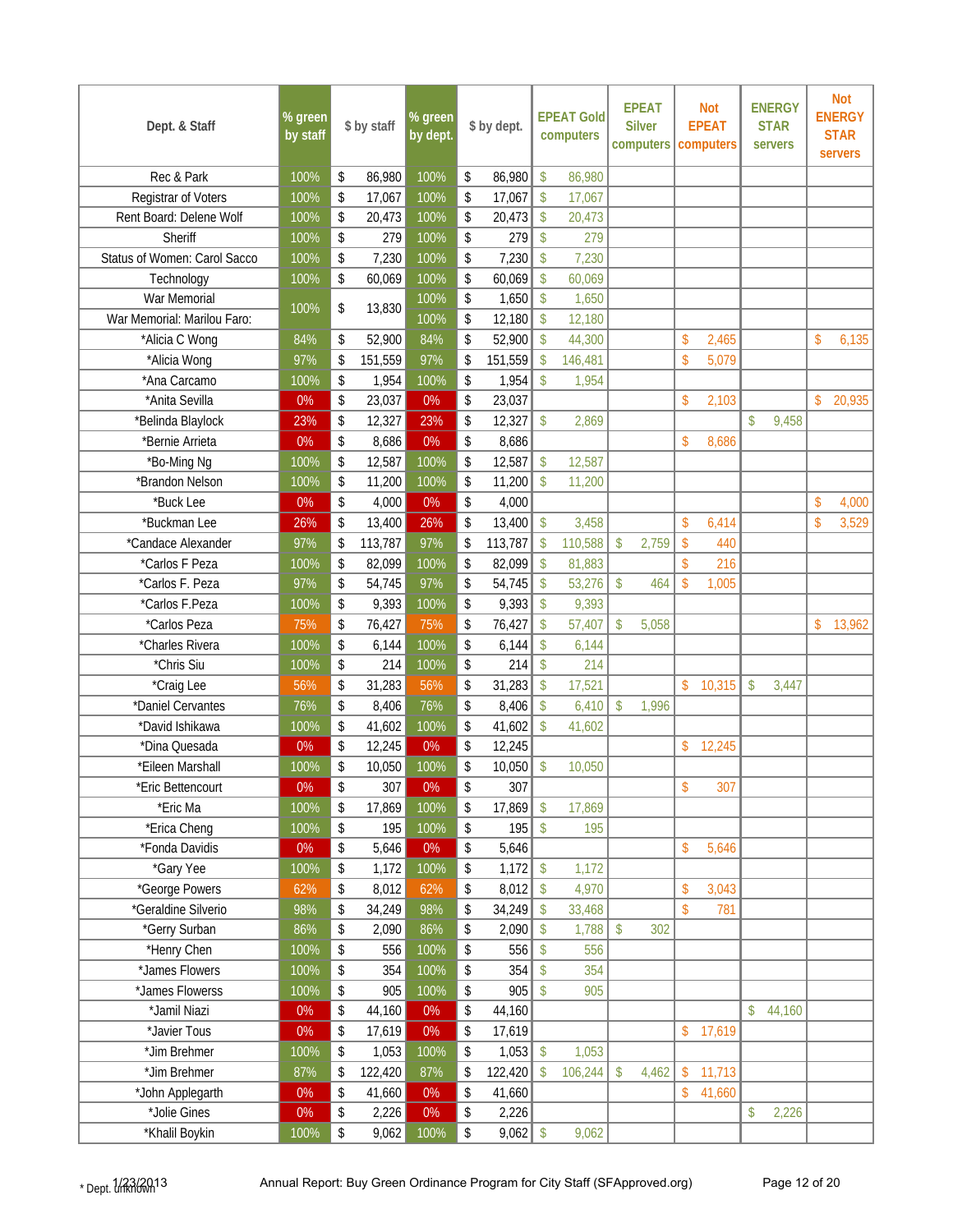| Dept. & Staff        | $%$ green<br>by staff | \$ by staff            | $%$ green<br>by dept. | \$ by dept.   | <b>EPEAT Gold</b><br>computers | <b>EPEAT</b><br><b>Silver</b><br>computers | <b>Not</b><br><b>EPEAT</b><br>computers | <b>ENERGY</b><br><b>STAR</b><br><b>servers</b> | <b>Not</b><br><b>ENERGY</b><br><b>STAR</b><br>servers |
|----------------------|-----------------------|------------------------|-----------------------|---------------|--------------------------------|--------------------------------------------|-----------------------------------------|------------------------------------------------|-------------------------------------------------------|
| *Lee Okumoto         | 100%                  | \$<br>364              | 100%                  | 364<br>\$     | $\mathsf{\$}$<br>364           |                                            |                                         |                                                |                                                       |
| *Louis Huie          | 100%                  | \$<br>1,560            | 100%                  | \$<br>1,560   | $\mathbf{\hat{S}}$<br>1.560    |                                            |                                         |                                                |                                                       |
| *Lt Hardy            | 0%                    | \$<br>708              | 0%                    | \$<br>708     |                                |                                            |                                         |                                                | 708<br>\$                                             |
| *Marc Tagaro         | 100%                  | \$<br>63,945           | 100%                  | \$<br>63,945  | $\mathsf{\$}$<br>63,945        |                                            |                                         |                                                |                                                       |
| *Marc W Tagaro       | 1%                    | \$<br>33,668           | 1%                    | 33,668<br>\$  | 225<br>\$                      | 33,443<br>$\mathsf{\$}$                    |                                         |                                                |                                                       |
| *Maya Fischer        | 98%                   | \$<br>78,210           | 98%                   | \$<br>78,210  | 76,373<br>$\mathsf{\$}$        |                                            |                                         |                                                | \$<br>1,837                                           |
| *Norman Goldwyn      | 100%                  | \$<br>6,325            | 100%                  | 6,325<br>\$   | $\hat{\mathbf{S}}$<br>6,325    |                                            |                                         |                                                |                                                       |
| *Norman Nobel        | 0%                    | $\mathsf{\$}$<br>1,366 | 0%                    | 1,366<br>\$   |                                |                                            | \$<br>1,366                             |                                                |                                                       |
| *Norman Noble        | 80%                   | \$<br>17,834           | 80%                   | \$<br>17,834  | 14,282<br>\$                   |                                            | 3,552<br>$\mathsf{\$}$                  |                                                |                                                       |
| *Paul Karawanny      | 0%                    | \$<br>16,842           | 0%                    | 16,842<br>\$  |                                |                                            |                                         | 16,842<br>$\mathsf{\$}$                        |                                                       |
| *Philips Mar         | 100%                  | \$<br>225              | 100%                  | \$<br>225     | 225<br>$\mathbf{\hat{S}}$      |                                            |                                         |                                                |                                                       |
| *Phillip Mar         | 100%                  | \$<br>18,100           | 100%                  | 18,100<br>\$  | 18,100<br>\$                   |                                            |                                         |                                                |                                                       |
| *Rachael Perez       | 100%                  | \$<br>4,716            | 100%                  | \$<br>4,716   | 4,716<br>\$                    |                                            |                                         |                                                |                                                       |
| *Rey Bernardo        | 90%                   | \$<br>29,833           | 90%                   | \$<br>29,833  | $\mathsf{\$}$<br>26,738        | \$<br>3,095                                |                                         |                                                |                                                       |
| *Ricky Cristobal     | 100%                  | \$<br>34,876           | 100%                  | \$<br>34,876  | 34,876<br>$\mathcal{S}$        |                                            |                                         |                                                |                                                       |
| *Ron Bell            | 94%                   | \$<br>132,780          | 94%                   | 132,780<br>\$ | 125,331<br>$\mathcal{S}$       | $\mathsf{\$}$<br>6,272                     | $\mathsf{\$}$<br>1,177                  |                                                |                                                       |
| *Ruben Vasquez       | 100%                  | \$<br>10,047           | 100%                  | \$<br>10,047  | 10,047<br>$\mathbf{\hat{S}}$   |                                            |                                         |                                                |                                                       |
| *Stephen Roja        | 100%                  | \$<br>276              | 100%                  | \$<br>276     | \$<br>276                      |                                            |                                         |                                                |                                                       |
| *Steve Roja          | 100%                  | 357<br>\$              | 100%                  | 357<br>\$     | 357<br>\$                      |                                            |                                         |                                                |                                                       |
| *Teddy Sia           | 76%                   | \$<br>17,978           | 76%                   | 17,978<br>\$  | 13,575<br>\$                   |                                            | 4,403<br>\$                             |                                                |                                                       |
| *UNKNOWN             | 100%                  | 1,555<br>\$            | 100%                  | \$<br>1,555   | 1,555<br>$\mathbf{\hat{S}}$    |                                            |                                         |                                                |                                                       |
| *Victor Zarazua      | 100%                  | \$<br>156,700          | 100%                  | \$<br>156,700 | 156,700<br>$\mathcal{S}$       |                                            |                                         |                                                |                                                       |
| *Voltaire Almendrala | 100%                  | \$<br>20,953           | 100%                  | \$<br>20,953  | 20,953<br>\$                   |                                            |                                         |                                                |                                                       |
| *Wanda Materre       | 100%                  | 1,024<br>\$            | 100%                  | \$<br>1,024   | 1,024<br>\$                    |                                            |                                         |                                                |                                                       |
| <b>Grand Total</b>   | 88%                   | \$3,118,157            |                       |               | \$2,748,295                    | 57,852<br>\$                               | \$160,467                               | \$<br>76,132                                   | \$<br>75,411                                          |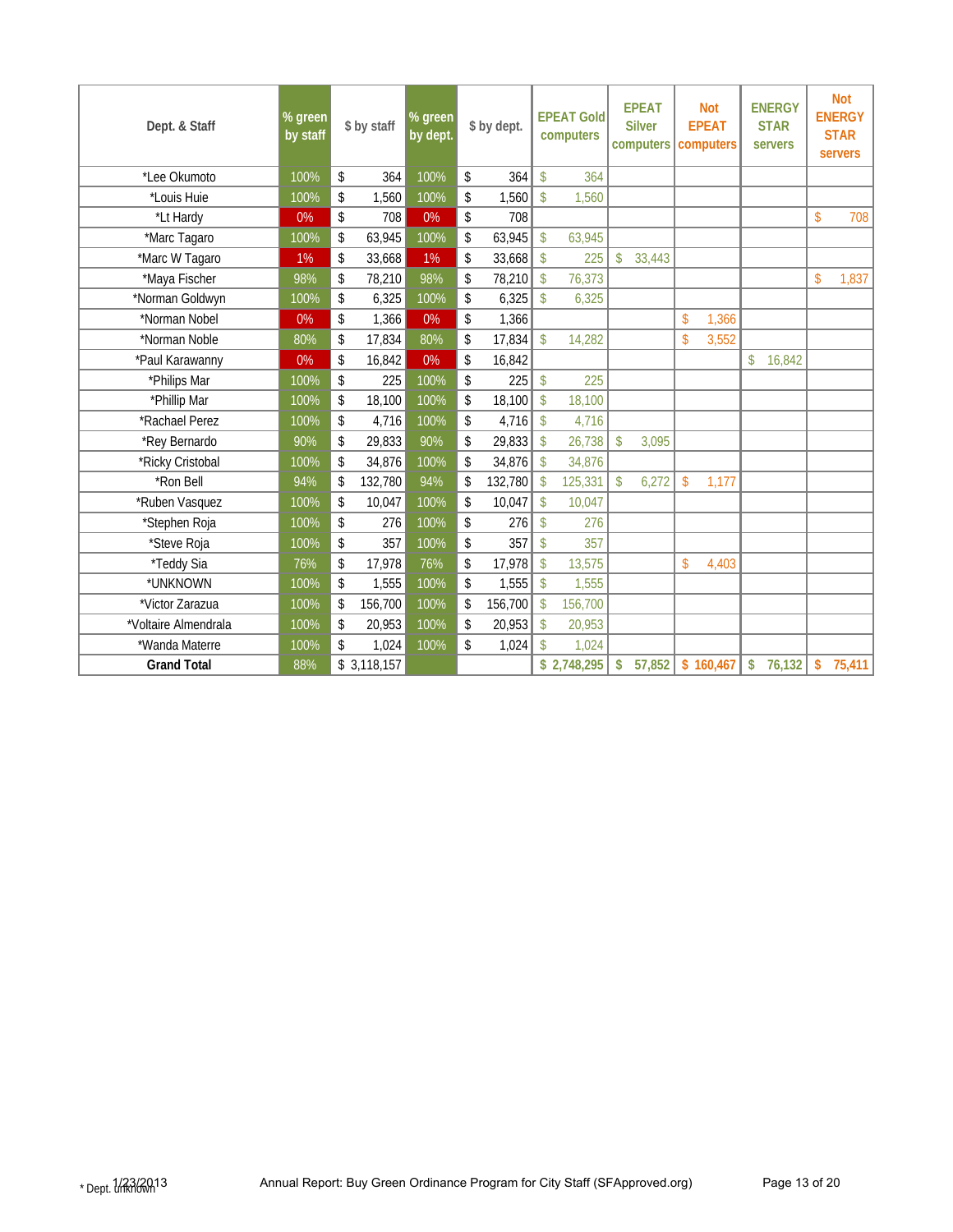

#### **TABLE C. Janitorial cleaners from SFApproved.org**

 Cleaners the City is required to buy have been screened for ingredients that can cause cancer, infertility, asthma, severe eye, liver or kidney damage. Non-green, ready-to-use products cost 15 times more than equivalent, concentrated green cleaners.

Summary below compiled from this data from some of contracted vendors the City is required to buy from: Champion, Santora, United, Waxie.

Data was not available for all products the City is required to buy (bathroom or general purpose cleaners, or bath tissue, paper towels, seat covers)

| Dept. & Staff                     | % green by<br>staff | \$ by staff  | % green by<br>dept. | \$ by dept.    |        | <b>DEGREASER: Liquid</b><br>Sunshine 777<br>(REQUIRED) |        | Prohibited<br><b>DEGREASER</b> | Prohibited<br><b>GLASS</b><br>cleaner |
|-----------------------------------|---------------------|--------------|---------------------|----------------|--------|--------------------------------------------------------|--------|--------------------------------|---------------------------------------|
| <b>DPW: Brooks Fenton</b>         | 0%                  | \$<br>785    |                     |                |        |                                                        |        |                                | \$785                                 |
| <b>DPW: Joel Prather</b>          | 0%                  | \$<br>783    |                     |                |        |                                                        |        |                                | \$783                                 |
| DPW: John Lee                     | 100%                | \$<br>26,751 | 93%                 | $$\mathbb{S}$$ | 28,847 | $\mathsf{\$}$                                          | 26,751 |                                |                                       |
| <b>DPW: Mark Vanlooy</b>          | 0%                  | \$<br>211    |                     |                |        |                                                        |        | \$211                          |                                       |
| <b>DPW: Mike Kelly</b>            | 0%                  | \$<br>318    |                     |                |        |                                                        |        |                                | \$318                                 |
| Library: Darren Brown             | 100%                | \$<br>9,848  | 100%                | $$\mathbb{S}$$ | 9,848  | $\boldsymbol{\mathsf{S}}$                              | 9.848  |                                |                                       |
| MTA: Pat Lloyd                    | 100%                | \$<br>14,394 | 100%                | \$             | 14,394 | $\mathsf{\$}$                                          | 14,394 |                                |                                       |
| Port: Gene Sheets                 | 0%                  | \$<br>334    |                     |                |        |                                                        |        |                                | \$334                                 |
| PUC: George Dugan                 | 0%                  | \$<br>955    |                     |                |        |                                                        |        | \$955                          |                                       |
| <b>PUC: Mabel Chow</b>            | 0%                  | \$<br>348    | 0%                  | \$             | 3,612  |                                                        |        |                                | \$348                                 |
| PUC: Olee Wade                    | 0%                  | \$<br>155    |                     |                |        |                                                        |        |                                | \$155                                 |
| <b>PUC: Ray Mattias</b>           | 0%                  | \$<br>955    |                     |                |        |                                                        |        | \$955                          | \$348                                 |
| <b>PUC: Tomio Takeshita</b>       | 0%                  | \$<br>517    |                     |                |        |                                                        |        | \$517                          |                                       |
| Real Estate: Joe Stelmak          | 100%                | \$<br>7,828  | 100%                | \$             | 16,373 | $\sqrt[6]{\frac{1}{2}}$                                | 7,828  |                                |                                       |
| <b>Real Estate: Otis Williams</b> | 100%                | \$<br>8,545  |                     |                |        | \$                                                     | 8,545  |                                |                                       |
| SFSD: Ken Ford                    | 100%                | \$<br>1,727  | 100%                | $$\mathbb{S}$$ | 1,727  | $\mathsf{\$}$                                          | 1,727  |                                |                                       |
| <b>UNKNOWN</b>                    | 59%                 | \$<br>5,697  | 59%                 | \$             | 5,697  | $\sqrt[6]{\frac{1}{2}}$                                | 3,359  | \$2,338                        | \$4,584                               |
| <b>Grand Total</b>                | 85%                 | \$<br>85,082 |                     |                |        | \$                                                     | 72,452 | \$4,976                        | \$7,654                               |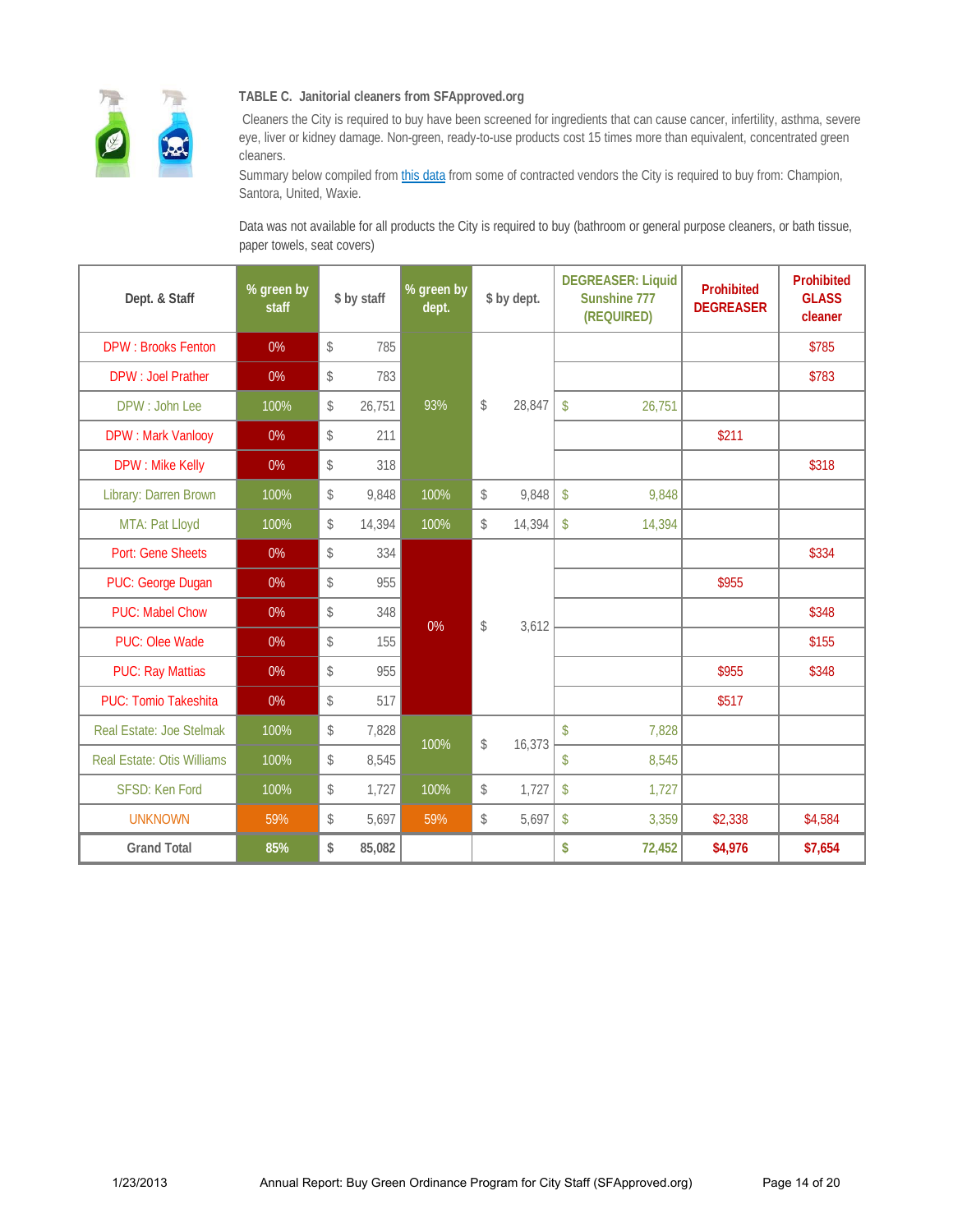

#### **Table F. Lighting Fixtures**

Fixtures the City is required to buy are more energy-efficient and long-lasting.

Data is from contracted vendors from which the City is required to buy: Maltby and Omega Pacific.

| Dept & Staff                                      | % Green<br>by<br>Customer | \$ by City<br><b>Staff</b> | % Green<br>by Dept. | \$ by Dept.               | <b>REQUIRED GREEN</b><br><b>FIXTURES: REQUIRED: 4-</b><br>pin CFL, Pulse Start<br>Metal Halide, energy-<br>efficient, low-mercury<br>lighting, LED (e.g., exit<br>sign) | <b>LIMITED USE FIXTURES:</b><br>Incandescent lamp and<br>motion sensor,<br><b>Incandescent Sealed</b><br>Beam Lamps, Halogen,<br><b>HID MAGNETIC (for Pulse)</b><br>Start MH lamps), HPS<br>Probe Start, Metal Halide | <b>PROHIBITED FIXTURES:</b><br>4-foot T8 fluorescent<br>without high-efficiency<br>ballasts, circular T9<br>fluorescent,<br>incandescent, preheat<br>fluorescent, probe start<br>metal halide |
|---------------------------------------------------|---------------------------|----------------------------|---------------------|---------------------------|-------------------------------------------------------------------------------------------------------------------------------------------------------------------------|-----------------------------------------------------------------------------------------------------------------------------------------------------------------------------------------------------------------------|-----------------------------------------------------------------------------------------------------------------------------------------------------------------------------------------------|
| Airport:<br><b>William Co</b>                     | 0%                        | \$<br>49.93                | 0%                  | \$<br>49.93               |                                                                                                                                                                         |                                                                                                                                                                                                                       | \$49.93                                                                                                                                                                                       |
| <b>City College:</b><br><b>Kevin Waight</b>       | 0%                        | \$<br>169.00               | 0%                  | \$<br>169.00              |                                                                                                                                                                         |                                                                                                                                                                                                                       | \$169.00                                                                                                                                                                                      |
| Human<br>Services:<br><b>Albert</b>               | 0%                        | 547.64<br>\$               | 0%                  | \$<br>547.64              |                                                                                                                                                                         | \$140.64                                                                                                                                                                                                              | \$407.00                                                                                                                                                                                      |
| Library: Bill<br><b>Bizjak</b>                    | 0%                        | \$<br>427.60               | 0%                  | \$<br>427.60              |                                                                                                                                                                         |                                                                                                                                                                                                                       | \$70.52                                                                                                                                                                                       |
| MTA: Alan<br>Della Maggi                          | 0%                        | \$<br>371.96               |                     |                           |                                                                                                                                                                         |                                                                                                                                                                                                                       | \$371.96                                                                                                                                                                                      |
| MTA: Steve<br><b>Russell</b>                      | 0%                        | \$<br>367.48               | 0%                  | 2,530.54<br>$\mathcal{L}$ |                                                                                                                                                                         | \$29.60                                                                                                                                                                                                               | \$337.88                                                                                                                                                                                      |
| MTA: Tony<br>San Jose                             | 0%                        | \$1,791.11                 |                     |                           |                                                                                                                                                                         | \$1,347.13                                                                                                                                                                                                            | \$443.98                                                                                                                                                                                      |
| <b>Public Works:</b><br>Cabrera,<br><b>Willie</b> | 3%                        | \$<br>748.63               |                     |                           | \$25.00                                                                                                                                                                 | \$350.00                                                                                                                                                                                                              | \$373.63                                                                                                                                                                                      |
| <b>Public Works:</b><br>Carmichael,<br>Rona       | 32%                       | \$4,519.16                 | 31%                 | $\mathcal{L}$<br>6,446.81 | \$1,464.37                                                                                                                                                              | \$1,014.45                                                                                                                                                                                                            | \$2,040.34                                                                                                                                                                                    |
| <b>Public Works:</b><br>Hajjar, Chad              | 42%                       | \$1,179.02                 |                     |                           | \$499.34                                                                                                                                                                | \$679.68                                                                                                                                                                                                              |                                                                                                                                                                                               |
| <b>PUC: Dave</b><br>Spinetta                      | 64%                       | \$<br>800.05               |                     |                           | \$512.05                                                                                                                                                                | \$288.00                                                                                                                                                                                                              |                                                                                                                                                                                               |
| <b>PUC: Gene</b><br>Welch                         | 72%                       | \$5,274.72                 |                     |                           | \$3,800.00                                                                                                                                                              | \$998.72                                                                                                                                                                                                              | \$476.00                                                                                                                                                                                      |
| PUC: Jack<br>Patterson                            | 91%                       | \$5,065.88                 | 89%                 | \$21,946.76               | \$4,626.10                                                                                                                                                              |                                                                                                                                                                                                                       | \$439.77                                                                                                                                                                                      |
| PUC: John<br>Kyllonen                             | 94%                       | \$1,292.02                 |                     |                           | \$1,218.88                                                                                                                                                              |                                                                                                                                                                                                                       | \$73.14                                                                                                                                                                                       |
| <b>PUC: Mike</b><br>Maraviglia                    | 99%                       | \$9,514.09                 |                     |                           | \$9,438.25                                                                                                                                                              | \$75.84                                                                                                                                                                                                               |                                                                                                                                                                                               |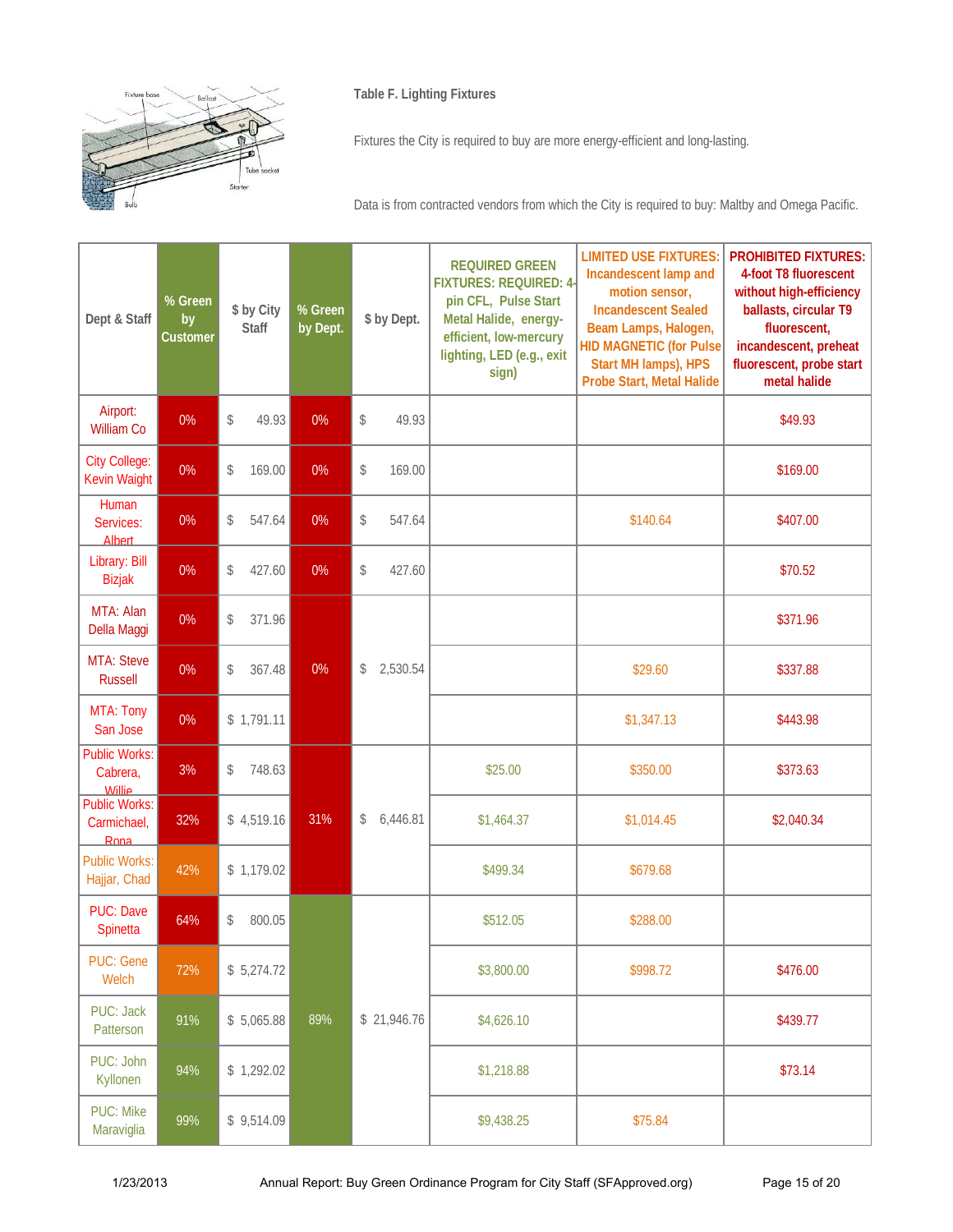| Dept & Staff                             | % Green<br>by<br><b>Customer</b> | \$ by City<br><b>Staff</b> | % Green<br>by Dept. | \$ by Dept.              | <b>REQUIRED GREEN</b><br><b>FIXTURES: REQUIRED: 4-</b><br>pin CFL, Pulse Start<br>Metal Halide, energy-<br>efficient, low-mercury<br>lighting, LED (e.g., exit<br>sign) | <b>LIMITED USE FIXTURES:</b><br>Incandescent lamp and<br>motion sensor,<br><b>Incandescent Sealed</b><br>Beam Lamps, Halogen,<br><b>HID MAGNETIC (for Pulse)</b><br>Start MH lamps), HPS<br>Probe Start, Metal Halide | <b>PROHIBITED FIXTURES:</b><br>4-foot T8 fluorescent<br>without high-efficiency<br>ballasts, circular T9<br>fluorescent,<br>incandescent, preheat<br>fluorescent, probe start<br>metal halide |
|------------------------------------------|----------------------------------|----------------------------|---------------------|--------------------------|-------------------------------------------------------------------------------------------------------------------------------------------------------------------------|-----------------------------------------------------------------------------------------------------------------------------------------------------------------------------------------------------------------------|-----------------------------------------------------------------------------------------------------------------------------------------------------------------------------------------------|
| Purchasing:<br><b>Bart Murphy</b>        | 100%                             | \$<br>53.17                | 100%                | $\mathcal{Z}$<br>53.17   | \$53.17                                                                                                                                                                 |                                                                                                                                                                                                                       |                                                                                                                                                                                               |
| Real Estate:<br>Ken<br>Hangartner        | 100%                             | \$<br>219.99               | 100%                | \$<br>219.99             | \$219.99                                                                                                                                                                |                                                                                                                                                                                                                       |                                                                                                                                                                                               |
| Rec & Park:<br><b>Declan</b><br>Sharkey  | 100%                             | \$1,280.12                 |                     |                          | \$1,280.12                                                                                                                                                              |                                                                                                                                                                                                                       |                                                                                                                                                                                               |
| Rec & Park:<br>Helen<br><b>Vozenilek</b> | 100%                             | 876.92<br>\$               | 100%                | $\mathbb{S}$<br>2.353.31 | \$876.92                                                                                                                                                                |                                                                                                                                                                                                                       |                                                                                                                                                                                               |
| Rec & Park:<br>Ryan Jackson              | 100%                             | 196.27<br>\$               |                     |                          | \$196.27                                                                                                                                                                |                                                                                                                                                                                                                       |                                                                                                                                                                                               |
| <b>SFUSD: Tony</b><br>Chavez             | 100%                             | 384.04<br>\$               | 100%                | 384.04<br>\$             | \$384.04                                                                                                                                                                |                                                                                                                                                                                                                       |                                                                                                                                                                                               |
| Total                                    | 70%                              | \$35,128.77                |                     |                          | \$24,594.49                                                                                                                                                             | \$4,924.06                                                                                                                                                                                                            | \$5,253.14                                                                                                                                                                                    |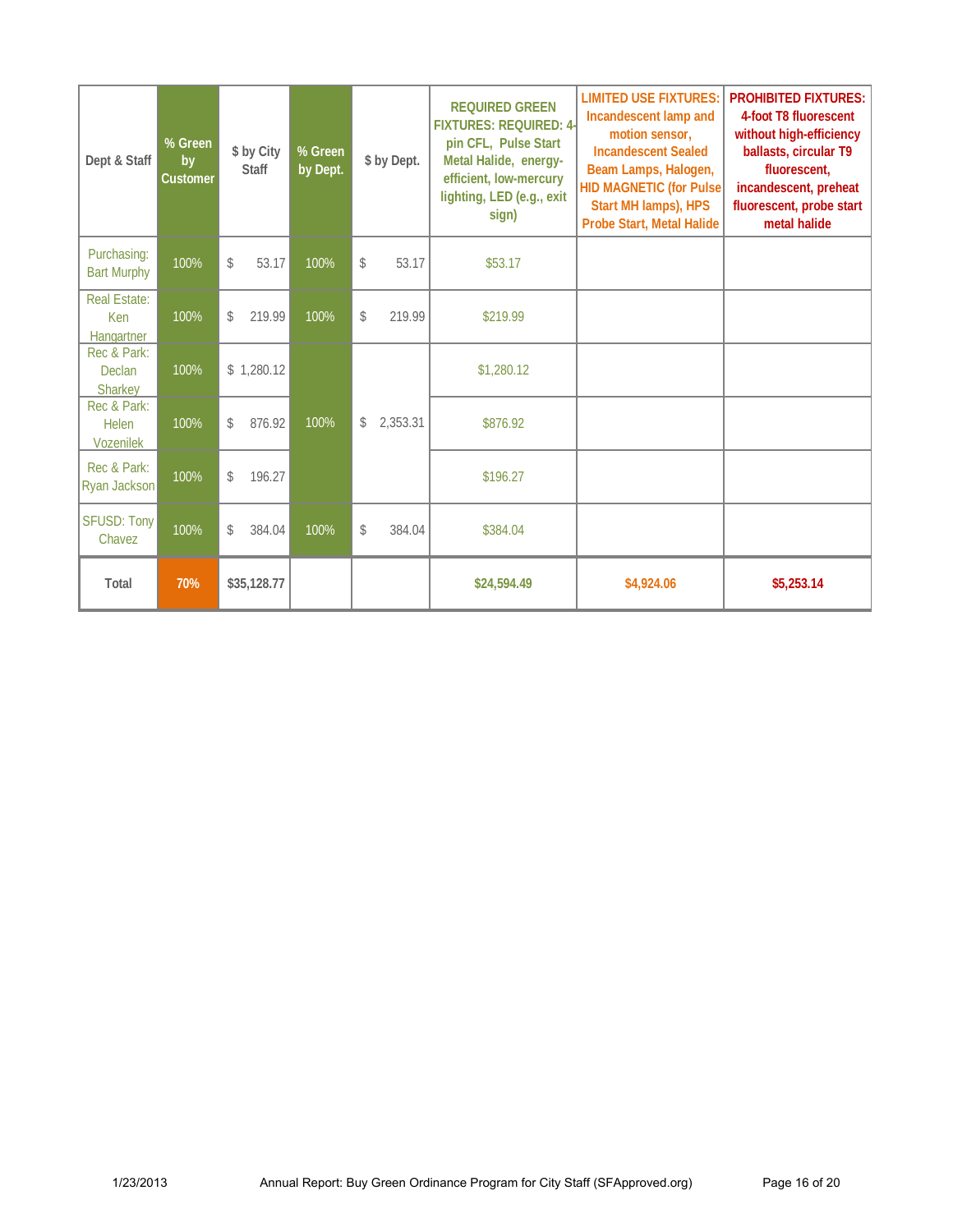**Table E. Lighting: Ballasts from SFApproved.org**



Fixtur

illast

Tub cke

Starter

Data is from contracted vendors from which the City is required to buy: Maltby and Omega Pacific.

| Dept & Staff                          | % Green<br>by<br>Customer |                 | \$ by City<br><b>Staff</b> | % Green by<br>Dept. | \$ by Dept.    |                          | <b>GREEN BALLASTS</b><br><b>Fluorescent</b><br>Electronic: CFL, 4-<br>pin; INSTANT<br>START, (standard<br>efficiency for non-4-<br>foot T8s); INSTANT<br><b>START, NEMA</b> |                           | <b>LIMITED USE</b><br><b>BALLASTS:</b><br>Fluorescent,<br>Electronic for T12;<br>HID: Magnetic (for<br>Cycling, Non-cycling<br><b>HPS); MAGNETIC</b><br><b>Ballast (for all Pulse</b> |    | <b>PROHIBITED</b><br><b>BALLASTS:</b><br>Fluorescent,<br>Electronic, RAPID<br>start for T8;<br>Fluorescent,<br><b>Magnetic</b> |
|---------------------------------------|---------------------------|-----------------|----------------------------|---------------------|----------------|--------------------------|-----------------------------------------------------------------------------------------------------------------------------------------------------------------------------|---------------------------|---------------------------------------------------------------------------------------------------------------------------------------------------------------------------------------|----|--------------------------------------------------------------------------------------------------------------------------------|
| Airport                               | $0\%$                     | \$              | 1,728.19                   |                     |                |                          |                                                                                                                                                                             | \$                        | 1,728.19                                                                                                                                                                              |    |                                                                                                                                |
| <b>Airport: Barry Neal</b>            | 0%                        | \$              | 1,376.95                   | 47%                 | \$39,705.02    |                          |                                                                                                                                                                             | $\mathsf{\$}$             | 1,376.95                                                                                                                                                                              |    |                                                                                                                                |
| <b>Airport: Bill Lehew</b>            | 53%                       |                 | \$35,483.88                |                     |                | $\mathsf{\$}$            | 18,762.34                                                                                                                                                                   | \$                        | 15,183.58                                                                                                                                                                             | \$ | 1,537.96                                                                                                                       |
| <b>Airport: William Co</b>            | 0%                        | \$              | 1,116.00                   |                     |                |                          |                                                                                                                                                                             | $\mathsf{\$}$             | 1,116.00                                                                                                                                                                              |    |                                                                                                                                |
| <b>Candlestick Park</b>               | 82%                       | \$              | 1,840.32                   | 82%                 | \$<br>1,840.32 | \$                       | 1,515.00                                                                                                                                                                    | $\overline{\$}$           | 325.32                                                                                                                                                                                |    |                                                                                                                                |
| <b>City College</b>                   | 50%                       | \$              | 2,873.09                   | 48%                 | \$<br>3,008.09 | \$                       | 1,435.25                                                                                                                                                                    | $\sqrt[6]{\frac{1}{2}}$   | 1,437.84                                                                                                                                                                              |    |                                                                                                                                |
| City College: Kevin Waight            | 0%                        | \$              | 135.00                     |                     |                |                          |                                                                                                                                                                             | $\mathsf{\$}$             | 135.00                                                                                                                                                                                |    |                                                                                                                                |
| Fire                                  | 100%                      | \$              | 128.92                     | 100%                | \$<br>128.92   | \$                       | 128.92                                                                                                                                                                      |                           |                                                                                                                                                                                       |    |                                                                                                                                |
| Human Services: Albert Bhroom         | 100%                      | \$              | 627.28                     | 42%                 | \$<br>2,249.53 | \$                       | 627.28                                                                                                                                                                      |                           |                                                                                                                                                                                       |    |                                                                                                                                |
| Human Services: Jose Escobar          | 19%                       | \$              | 1,622.25                   |                     |                | \$                       | 316.29                                                                                                                                                                      | $\sqrt[6]{\frac{1}{2}}$   | 1,305.96                                                                                                                                                                              |    |                                                                                                                                |
| <b>Juvenile Probation</b>             | 100%                      | \$              | 167.60                     | 100%                | \$<br>167.60   | $\overline{\$}$          | 167.60                                                                                                                                                                      |                           |                                                                                                                                                                                       |    |                                                                                                                                |
| Library                               | 100%                      | \$              | 951.50                     |                     |                | \$                       | 951.50                                                                                                                                                                      |                           |                                                                                                                                                                                       |    |                                                                                                                                |
| Library: Larry Ferraz                 | $0\%$                     | \$              | 107.09                     | 90%                 | \$<br>1,058.59 |                          |                                                                                                                                                                             | $\mathsf{\$}$             | 107.09                                                                                                                                                                                |    |                                                                                                                                |
| Mta                                   | 23%                       | \$              | 4,014.20                   | 23%                 | \$<br>4,014.20 | \$                       | 927.40                                                                                                                                                                      | $\sqrt[6]{}$              | 3,086.80                                                                                                                                                                              |    |                                                                                                                                |
| Port:                                 | 100%                      | \$              | 190.30                     | 100%                | \$<br>190.30   | \$                       | 190.30                                                                                                                                                                      |                           |                                                                                                                                                                                       |    |                                                                                                                                |
| <b>Public Health General Hospital</b> | 65%                       | \$              | 884.52                     | 74%                 | \$<br>1,956.57 | \$                       | 570.90                                                                                                                                                                      | $\sqrt[6]{\frac{1}{2}}$   | 313.62                                                                                                                                                                                |    |                                                                                                                                |
| Public Health: John Tam               | 82%                       | \$              | 1,072.05                   |                     |                | $\overline{\mathcal{S}}$ | 878.38                                                                                                                                                                      |                           |                                                                                                                                                                                       | \$ | 193.67                                                                                                                         |
| <b>Public Works</b>                   | 62%                       | \$              | 3,336.54                   |                     |                | \$                       | 2,069.50                                                                                                                                                                    | $\boldsymbol{\mathsf{S}}$ | 1,267.04                                                                                                                                                                              |    |                                                                                                                                |
| Public Works: Cabrera, Ruben          | $0\%$                     | $\mathcal{L}$   | 50.25                      | 39%                 | \$<br>5,746.90 |                          |                                                                                                                                                                             | \$                        | 50.25                                                                                                                                                                                 |    |                                                                                                                                |
| Public Works: Franko, Robert          | 7%                        | \$              | 2,360.12                   |                     |                | \$                       | 153.97                                                                                                                                                                      | $\sqrt[6]{\frac{1}{2}}$   | 2,206.15                                                                                                                                                                              |    |                                                                                                                                |
| <b>PUC</b>                            | 62%                       | \$              | 1,683.60                   |                     |                | \$                       | 1,044.20                                                                                                                                                                    | $\overline{\$}$           | 639.40                                                                                                                                                                                |    |                                                                                                                                |
| <b>PUC: Dave Clarkson</b>             | 0%                        | \$              | 528.62                     |                     |                |                          |                                                                                                                                                                             | \$                        | 528.62                                                                                                                                                                                |    |                                                                                                                                |
| <b>PUC: Denis Brabant</b>             | $0\%$                     | \$              | 810.00                     |                     |                |                          |                                                                                                                                                                             | $\sqrt[6]{\frac{1}{2}}$   | 810.00                                                                                                                                                                                |    |                                                                                                                                |
| <b>PUC: Gene Welch</b>                | 65%                       | \$              | 854.77                     | 16%                 | \$<br>9,864.92 | \$                       | 554.10                                                                                                                                                                      | $\sqrt[6]{\frac{1}{2}}$   | 300.67                                                                                                                                                                                |    |                                                                                                                                |
| <b>PUC: Jack Patterson</b>            | 0%                        | \$              | 600.00                     |                     |                |                          |                                                                                                                                                                             | \$                        | 600.00                                                                                                                                                                                |    |                                                                                                                                |
| <b>PUC: Jonathan Myers</b>            | $0\%$                     | $\overline{\$}$ | 3,172.97                   |                     |                |                          |                                                                                                                                                                             | \$                        | 3,172.97                                                                                                                                                                              |    |                                                                                                                                |
| <b>PUC: Neil Denatale</b>             | $0\%$                     | \$              | 299.99                     |                     |                |                          |                                                                                                                                                                             | $\overline{\$}$           | 299.99                                                                                                                                                                                |    |                                                                                                                                |
| <b>PUC: Tim Bell</b>                  | $0\%$                     | \$              | 1,914.99                   |                     |                |                          |                                                                                                                                                                             | \$                        | 1,914.99                                                                                                                                                                              |    |                                                                                                                                |
| Real Estate: Ken Hangartner           | 100%                      | \$              | 70.06                      | 100%                | \$<br>70.06    | $\sqrt{2}$               | 70.06                                                                                                                                                                       |                           |                                                                                                                                                                                       |    |                                                                                                                                |
| Rec & Park                            | 67%                       | \$              | 6,118.70                   |                     |                | \$                       | 4,085.70                                                                                                                                                                    | $\sqrt[6]{\frac{1}{2}}$   | 2,033.00                                                                                                                                                                              |    |                                                                                                                                |
| Rec & Park: Declan Sharkey            | 100%                      | \$              | 169.10                     | 68%                 | \$6,353.71     | \$                       | 169.10                                                                                                                                                                      |                           |                                                                                                                                                                                       |    |                                                                                                                                |
| Rec & Park: Helen Vozenilek           | 100%                      | \$              | 65.91                      |                     |                | \$                       | 65.91                                                                                                                                                                       |                           |                                                                                                                                                                                       |    |                                                                                                                                |
| <b>School District: Tony Chavez</b>   | 100%                      | \$              | 3,377.61                   | 100%                | \$<br>3,377.61 | $\sqrt[6]{\frac{1}{2}}$  | 3,377.61                                                                                                                                                                    |                           |                                                                                                                                                                                       |    |                                                                                                                                |
| <b>Sheriff</b>                        | 60%                       | \$              | 2,989.96                   | 60%                 | \$<br>2,989.96 | $\sqrt[6]{\frac{1}{2}}$  | 1,800.60                                                                                                                                                                    | $\sqrt[6]{\frac{1}{2}}$   | 579.96                                                                                                                                                                                | \$ | 609.40                                                                                                                         |
| Zoo: Brian Brim                       | 100%                      | \$              | 266.86                     | 100%                | \$<br>266.86   | \$                       | 266.86                                                                                                                                                                      |                           |                                                                                                                                                                                       |    |                                                                                                                                |
| <b>Grand Total</b>                    | 48%                       |                 | \$82,989.16                |                     |                | \$                       | 40,128.75                                                                                                                                                                   | \$                        | 40,519.38                                                                                                                                                                             | \$ | 2,341.03                                                                                                                       |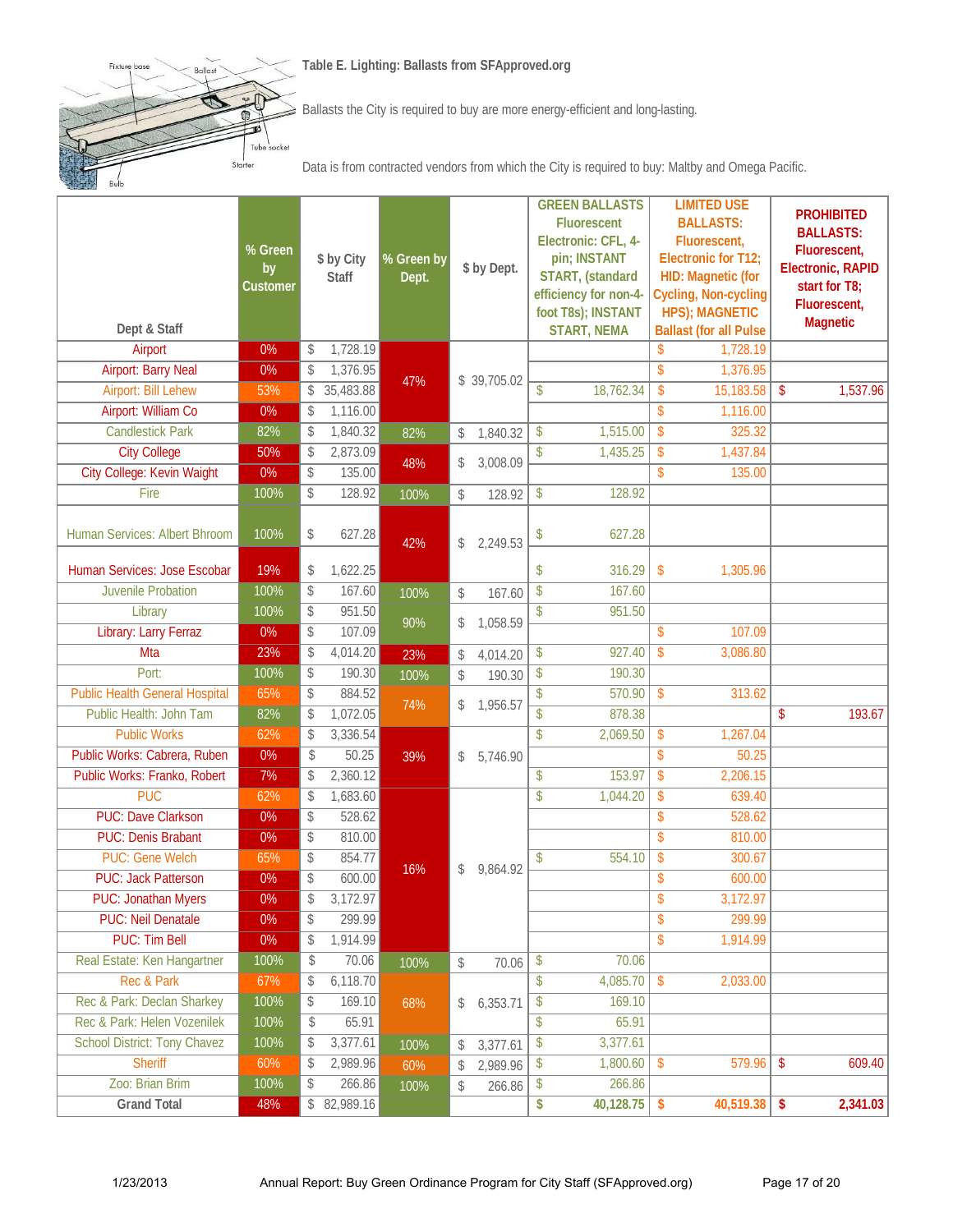

#### **Table D. Lighting: bulbs/tubes from SFApproved.org**

Bulbs/tubes the City is required to buy have less mercury (Hg) which is toxic. And they are more energy-efficient and long-lasting.

| Dept & Staff                                   | % Green<br>by<br>Customer | \$ by City<br>Staff |             | % Green<br>by Dept. | \$ by Dept.    |                           | GREEN= CFL <5mg Hg,<br>4-pin; Electronic; Self-<br>ballasted, Energy Star.<br>FLUORESCENT (80+<br>CRI, Electronic): instant<br>start, standard<br>efficiency non-4' T8; T5<br>Linear, T8 4', ECO, long<br>life; non-4' T8 Linear.<br>HID, Metal Halide, |                         | <b>LIMITED USE=</b><br>Fluorescent: T9<br>Circular; CFL, 2-pin, <5<br>mg of Hg; Preheat, T12,<br>T8 not long life; T8 with<br>CRI >75<80. Halogen.<br>HID, HPS, metal halide:<br>cycling or probe start.<br>Incandescent (non-A<br>shape) |                         | PROHIBITED= CFL,<br>Self-Ballasted, not<br><b>ENERGY STAR, or &gt;5mg</b><br>of Hg. Fluorescent: 4'<br>T8, Not TCLP/ECO, CRI<br><80, NOT long life;<br><b>Magnetic Except</b><br>Preheat. HID, Mercury<br>Vapor. Incandescent,<br><b>Exit Sign or A-shape.</b> |
|------------------------------------------------|---------------------------|---------------------|-------------|---------------------|----------------|---------------------------|---------------------------------------------------------------------------------------------------------------------------------------------------------------------------------------------------------------------------------------------------------|-------------------------|-------------------------------------------------------------------------------------------------------------------------------------------------------------------------------------------------------------------------------------------|-------------------------|----------------------------------------------------------------------------------------------------------------------------------------------------------------------------------------------------------------------------------------------------------------|
| <b>Asian Art</b><br>Museum: Evan<br>Kierstead  | 0%                        | \$                  | 10.65       | 0%                  | \$<br>10.65    |                           |                                                                                                                                                                                                                                                         | \$                      | 10.65                                                                                                                                                                                                                                     |                         |                                                                                                                                                                                                                                                                |
| Airport:                                       | 64%                       |                     | \$59,305.39 |                     |                | \$                        | 37,767.40                                                                                                                                                                                                                                               | \$                      | 21,353.43                                                                                                                                                                                                                                 | $\mathsf{\$}$           | 184.56                                                                                                                                                                                                                                                         |
| Airport: Bill<br>Lehew                         | 9%                        | \$                  | 391.97      | 63%                 | \$59,697.36    | \$                        | 33.95                                                                                                                                                                                                                                                   | \$                      | 181.59                                                                                                                                                                                                                                    | $\sqrt[6]{\frac{1}{2}}$ | 176.43                                                                                                                                                                                                                                                         |
| <b>Candlestick Park:</b>                       | 0%                        | \$                  | 488.88      | 0%                  | \$<br>488.88   |                           |                                                                                                                                                                                                                                                         | \$                      | 128.52                                                                                                                                                                                                                                    | \$                      | 360.36                                                                                                                                                                                                                                                         |
| <b>Central Shop:</b>                           | 0%                        | \$                  | 19.52       | 0%                  | \$<br>19.52    |                           |                                                                                                                                                                                                                                                         | \$                      | 19.52                                                                                                                                                                                                                                     |                         |                                                                                                                                                                                                                                                                |
| City College:                                  | 10%                       |                     | \$1,021.29  |                     |                | $\mathsf{\$}$             | 104.61                                                                                                                                                                                                                                                  | \$                      | 144.48                                                                                                                                                                                                                                    | $\sqrt[6]{\frac{1}{2}}$ | 772.20                                                                                                                                                                                                                                                         |
| <b>City College:</b><br><b>Kevin Waight</b>    | 81%                       | \$                  | 73.16       | 15%                 | \$<br>1,094.45 | \$                        | 58.92                                                                                                                                                                                                                                                   | \$                      | 14.24                                                                                                                                                                                                                                     |                         |                                                                                                                                                                                                                                                                |
| City Hall:                                     | 5%                        |                     | \$4,514.93  | 5%                  | \$<br>4,514.93 | $\boldsymbol{\mathsf{S}}$ | 240.48                                                                                                                                                                                                                                                  | $\sqrt[6]{\frac{1}{2}}$ | 4,274.45                                                                                                                                                                                                                                  |                         |                                                                                                                                                                                                                                                                |
| <b>Davies</b><br><b>Symphony Hall:</b>         | 17%                       |                     | \$1,354.36  | 17%                 | \$<br>1,354.36 | $\mathcal{S}$             | 229.80                                                                                                                                                                                                                                                  | \$                      | 952.32                                                                                                                                                                                                                                    | \$                      | 172.24                                                                                                                                                                                                                                                         |
| Fire:                                          | 8%                        |                     | \$1,815.73  | 8%                  | \$<br>1,815.73 | $\sqrt{2}$                | 151.31                                                                                                                                                                                                                                                  | \$                      | 583.34                                                                                                                                                                                                                                    | $\sqrt[6]{\frac{1}{2}}$ | 1,081.08                                                                                                                                                                                                                                                       |
| Hall Of Justice:                               | 0%                        |                     | \$1,028.64  | 0%                  | \$<br>1,028.64 |                           |                                                                                                                                                                                                                                                         | \$                      | 513.84                                                                                                                                                                                                                                    | $\sqrt[6]{\frac{1}{2}}$ | 514.80                                                                                                                                                                                                                                                         |
| Human Svc:                                     | 0%                        | \$                  | 889.39      | $0\%$               | \$<br>889.39   |                           |                                                                                                                                                                                                                                                         | \$                      | 65.70                                                                                                                                                                                                                                     | $\sqrt[6]{\frac{1}{2}}$ | 823.69                                                                                                                                                                                                                                                         |
| Juvenile<br>Probation:                         | 0%                        | \$                  | 363.84      | 0%                  | \$<br>363.84   |                           |                                                                                                                                                                                                                                                         | \$                      | 363.84                                                                                                                                                                                                                                    |                         |                                                                                                                                                                                                                                                                |
| Library:                                       | 58%                       |                     | \$16,617.96 |                     |                | $\boldsymbol{\mathsf{S}}$ | 9,583.60                                                                                                                                                                                                                                                | $\sqrt[6]{\frac{1}{2}}$ | 4,984.76                                                                                                                                                                                                                                  | \$                      | 2,049.60                                                                                                                                                                                                                                                       |
| Library: Bill Bizjak                           | 100%                      | \$                  | 10.33       | 58%                 | \$16,628.29    | \$                        | 10.33                                                                                                                                                                                                                                                   |                         |                                                                                                                                                                                                                                           |                         |                                                                                                                                                                                                                                                                |
| MTA (Muni):                                    | 2%                        |                     | \$71,730.51 |                     |                | \$                        | 1,770.18                                                                                                                                                                                                                                                | $\sqrt[6]{\frac{1}{2}}$ | 68,365.53                                                                                                                                                                                                                                 | $\sqrt[6]{\frac{1}{2}}$ | 1,594.80                                                                                                                                                                                                                                                       |
| MTA: Alan Della<br>Maggi                       | 100%                      | \$                  | 20.10       |                     |                | \$                        | 20.10                                                                                                                                                                                                                                                   |                         |                                                                                                                                                                                                                                           |                         |                                                                                                                                                                                                                                                                |
| <b>MTA: Steve Neff</b>                         | 100%                      | \$                  | 14.00       | 3%                  | \$71,964.72    | $\boldsymbol{\mathsf{S}}$ | 14.00                                                                                                                                                                                                                                                   |                         |                                                                                                                                                                                                                                           |                         |                                                                                                                                                                                                                                                                |
| MTA: Steve<br><b>Russell</b>                   | 83%                       | \$                  | 200.11      |                     |                | \$                        | 166.42                                                                                                                                                                                                                                                  | \$                      | 11.36                                                                                                                                                                                                                                     | \$                      | 22.33                                                                                                                                                                                                                                                          |
| Port:                                          | 38%                       |                     | \$1,236.48  |                     |                | \$                        | 472.20                                                                                                                                                                                                                                                  | \$                      | 630.36                                                                                                                                                                                                                                    | \$                      | 133.92                                                                                                                                                                                                                                                         |
| Port: John<br>Leonard                          | 100%                      | \$                  | 10.37       | 39%                 | \$1,253.73     | \$                        | 10.37                                                                                                                                                                                                                                                   |                         |                                                                                                                                                                                                                                           |                         |                                                                                                                                                                                                                                                                |
| Port: Kevin Quan                               | 100%                      | \$                  | 6.88        |                     |                | \$                        | 6.88                                                                                                                                                                                                                                                    |                         |                                                                                                                                                                                                                                           |                         |                                                                                                                                                                                                                                                                |
| <b>Public Health</b><br>(General<br>Hospital): | 69%                       |                     | \$10,737.74 |                     |                | \$                        | 7,421.58                                                                                                                                                                                                                                                | \$                      | 1,893.44                                                                                                                                                                                                                                  | \$                      | 1,422.72                                                                                                                                                                                                                                                       |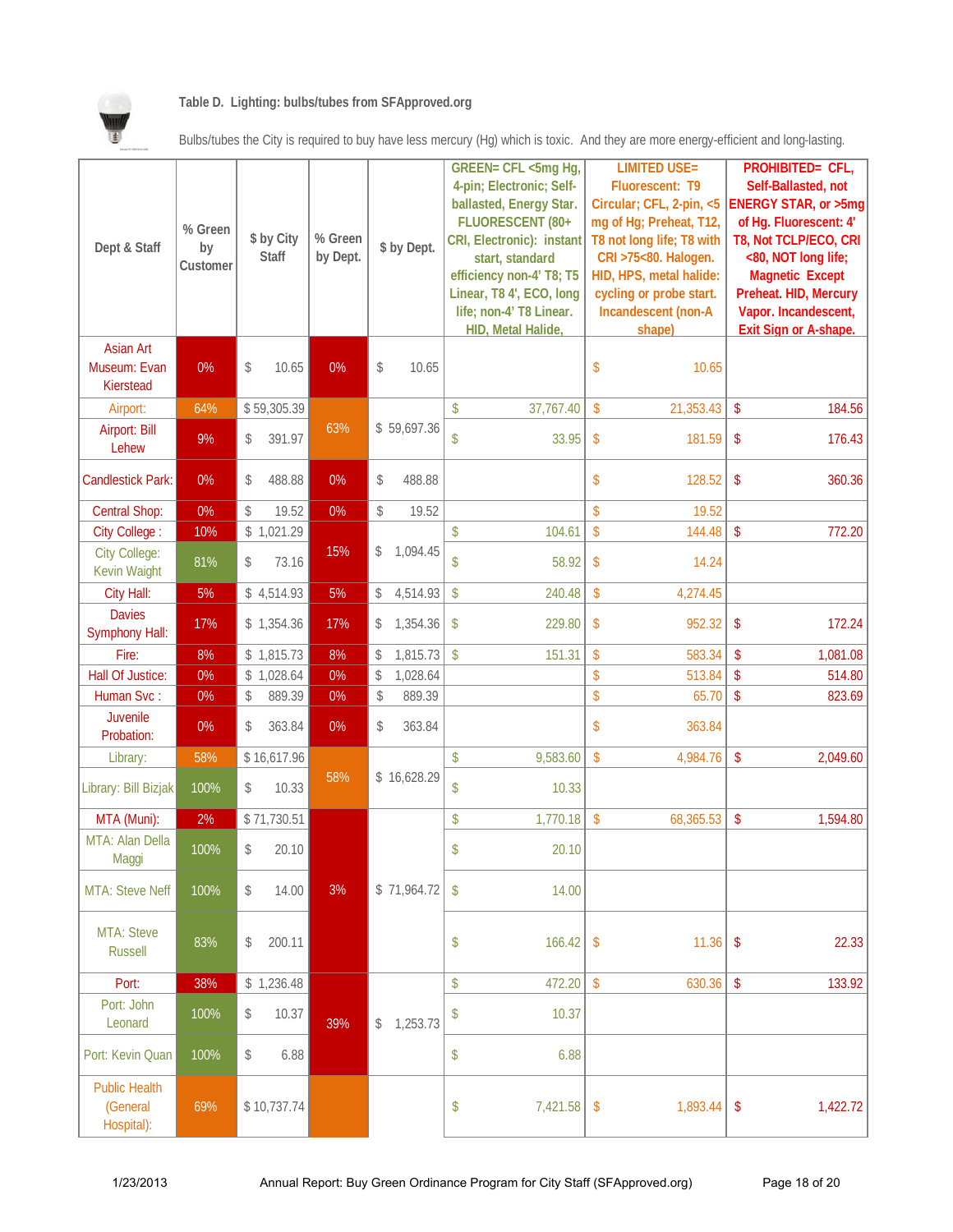| Dept & Staff                                   | % Green<br>by<br>Customer | \$ by City<br>Staff | % Green<br>by Dept. | \$ by Dept.    | GREEN= CFL <5mg Hg,<br>4-pin; Electronic; Self-<br>ballasted, Energy Star.<br>FLUORESCENT (80+<br>CRI, Electronic): instant<br>start, standard<br>efficiency non-4' T8; T5<br>Linear, T8 4', ECO, long<br>life; non-4' T8 Linear.<br>HID, Metal Halide, | <b>LIMITED USE=</b><br>Fluorescent: T9<br>Circular; CFL, 2-pin, <5<br>mg of Hg; Preheat, T12,<br>T8 not long life; T8 with<br>CRI >75<80. Halogen.<br>HID, HPS, metal halide:<br>cycling or probe start.<br>Incandescent (non-A<br>shape) | PROHIBITED= CFL,<br>Self-Ballasted, not<br>ENERGY STAR, or >5mg<br>of Hg. Fluorescent: 4'<br>T8, Not TCLP/ECO, CRI<br><80, NOT long life;<br><b>Magnetic Except</b><br>Preheat. HID, Mercury<br>Vapor. Incandescent,<br><b>Exit Sign or A-shape.</b> |
|------------------------------------------------|---------------------------|---------------------|---------------------|----------------|---------------------------------------------------------------------------------------------------------------------------------------------------------------------------------------------------------------------------------------------------------|-------------------------------------------------------------------------------------------------------------------------------------------------------------------------------------------------------------------------------------------|------------------------------------------------------------------------------------------------------------------------------------------------------------------------------------------------------------------------------------------------------|
| <b>Public Health</b><br>(Mental Health):       | 31%                       | \$<br>349.29        | 67%                 | \$11,224.49    | $\boldsymbol{\mathsf{S}}$<br>108.51                                                                                                                                                                                                                     | $\mathsf{\$}$<br>240.78                                                                                                                                                                                                                   |                                                                                                                                                                                                                                                      |
| Public Health:                                 | $0\%$                     | \$<br>93.60         |                     |                |                                                                                                                                                                                                                                                         |                                                                                                                                                                                                                                           | \$<br>93.60                                                                                                                                                                                                                                          |
| <b>Public Health:</b><br>John Tam              | 68%                       | \$<br>43.86         |                     |                | \$<br>30.00                                                                                                                                                                                                                                             | $\sqrt[6]{\frac{1}{2}}$<br>13.86                                                                                                                                                                                                          |                                                                                                                                                                                                                                                      |
| <b>Public Works:</b>                           | 17%                       | \$8,197.33          |                     |                | \$<br>1,403.29                                                                                                                                                                                                                                          | \$<br>6,434.40                                                                                                                                                                                                                            | $\sqrt[6]{\frac{1}{2}}$<br>359.64                                                                                                                                                                                                                    |
| <b>Public Works:</b><br>Cabrera, Ruben         | 0%                        | \$<br>9.87          |                     |                |                                                                                                                                                                                                                                                         | \$<br>9.87                                                                                                                                                                                                                                |                                                                                                                                                                                                                                                      |
| <b>Public Works:</b><br>Franko, Robert         | 25%                       | \$<br>86.36         | 17%                 | 8,296.01<br>\$ | \$<br>21.33                                                                                                                                                                                                                                             | \$<br>65.03                                                                                                                                                                                                                               |                                                                                                                                                                                                                                                      |
| <b>Public Works:</b><br>O'dowd, Brigid         | 0%                        | \$<br>2.45          |                     |                |                                                                                                                                                                                                                                                         | \$<br>2.45                                                                                                                                                                                                                                |                                                                                                                                                                                                                                                      |
| PUC (Millbrae):                                | $0\%$                     | \$<br>102.96        |                     |                |                                                                                                                                                                                                                                                         |                                                                                                                                                                                                                                           | 102.96<br>\$                                                                                                                                                                                                                                         |
| <b>PUC</b> (Water<br>Quality):                 | 0%                        | \$<br>249.96        |                     |                |                                                                                                                                                                                                                                                         | \$<br>249.96                                                                                                                                                                                                                              |                                                                                                                                                                                                                                                      |
| PUC:                                           | $0\%$                     | \$<br>354.48        |                     |                |                                                                                                                                                                                                                                                         | \$<br>148.56                                                                                                                                                                                                                              | $\sqrt[6]{\frac{1}{2}}$<br>205.92                                                                                                                                                                                                                    |
| <b>PUC Bureau Of</b><br>Light, Heat, P/M:      | 4%                        | \$59,007.45         |                     |                | \$<br>2,569.44                                                                                                                                                                                                                                          | \$<br>56,438.01                                                                                                                                                                                                                           |                                                                                                                                                                                                                                                      |
| <b>PUC: Dave</b><br>Clarkson                   | 0%                        | \$<br>17.46         |                     |                |                                                                                                                                                                                                                                                         | \$<br>17.46                                                                                                                                                                                                                               |                                                                                                                                                                                                                                                      |
| <b>PUC: Denis</b><br><b>Brabant</b>            | 0%                        | \$<br>17.04         |                     |                |                                                                                                                                                                                                                                                         | \$<br>17.04                                                                                                                                                                                                                               |                                                                                                                                                                                                                                                      |
| <b>PUC: Gene</b><br>Welch                      | 22%                       | \$<br>37.88         | 5%                  | \$60,718.62    | 8.19<br>\$                                                                                                                                                                                                                                              | 29.68<br>$\sqrt[6]{\frac{1}{2}}$                                                                                                                                                                                                          |                                                                                                                                                                                                                                                      |
| PUC: Jack<br>Patterson                         | 39%                       | \$<br>55.40         |                     |                | 21.33<br>\$                                                                                                                                                                                                                                             | \$<br>34.07                                                                                                                                                                                                                               |                                                                                                                                                                                                                                                      |
| PUC: John<br>Kyllonen                          | 0%                        | \$<br>33.32         |                     |                |                                                                                                                                                                                                                                                         | \$<br>33.32                                                                                                                                                                                                                               |                                                                                                                                                                                                                                                      |
| PUC: Jonathan<br><b>Myers</b>                  | 7%                        | \$<br>458.49        |                     |                | 32.11<br>\$                                                                                                                                                                                                                                             | \$<br>426.38                                                                                                                                                                                                                              |                                                                                                                                                                                                                                                      |
| <b>PUC: Mike</b><br>Maraviglia                 | 63%                       | \$<br>283.20        |                     |                | \$<br>177.43                                                                                                                                                                                                                                            | 94.97<br>\$                                                                                                                                                                                                                               | $\sqrt[6]{}$<br>10.80                                                                                                                                                                                                                                |
| <b>PUC: Neil</b><br>Denatale                   | 0%                        | \$<br>66.58         |                     |                |                                                                                                                                                                                                                                                         | \$<br>66.58                                                                                                                                                                                                                               |                                                                                                                                                                                                                                                      |
| PUC: Tim Bell                                  | 0%                        | \$<br>34.39         |                     |                |                                                                                                                                                                                                                                                         | \$<br>34.39                                                                                                                                                                                                                               |                                                                                                                                                                                                                                                      |
| <b>Real Estate:</b>                            | $0\%$                     | \$1,132.38          |                     |                |                                                                                                                                                                                                                                                         | \$<br>360.18                                                                                                                                                                                                                              | $\sqrt[6]{\frac{1}{2}}$<br>772.20                                                                                                                                                                                                                    |
| <b>Real Estate:</b><br><b>Bernard Sandoval</b> | $0\%$                     | \$<br>14.00         | $0\%$               | \$1,153.33     |                                                                                                                                                                                                                                                         | \$<br>14.00                                                                                                                                                                                                                               |                                                                                                                                                                                                                                                      |
| Real Estate: Ken<br>Hangartner                 | $0\%$                     | \$<br>6.95          |                     |                |                                                                                                                                                                                                                                                         | 6.95<br>\$                                                                                                                                                                                                                                |                                                                                                                                                                                                                                                      |